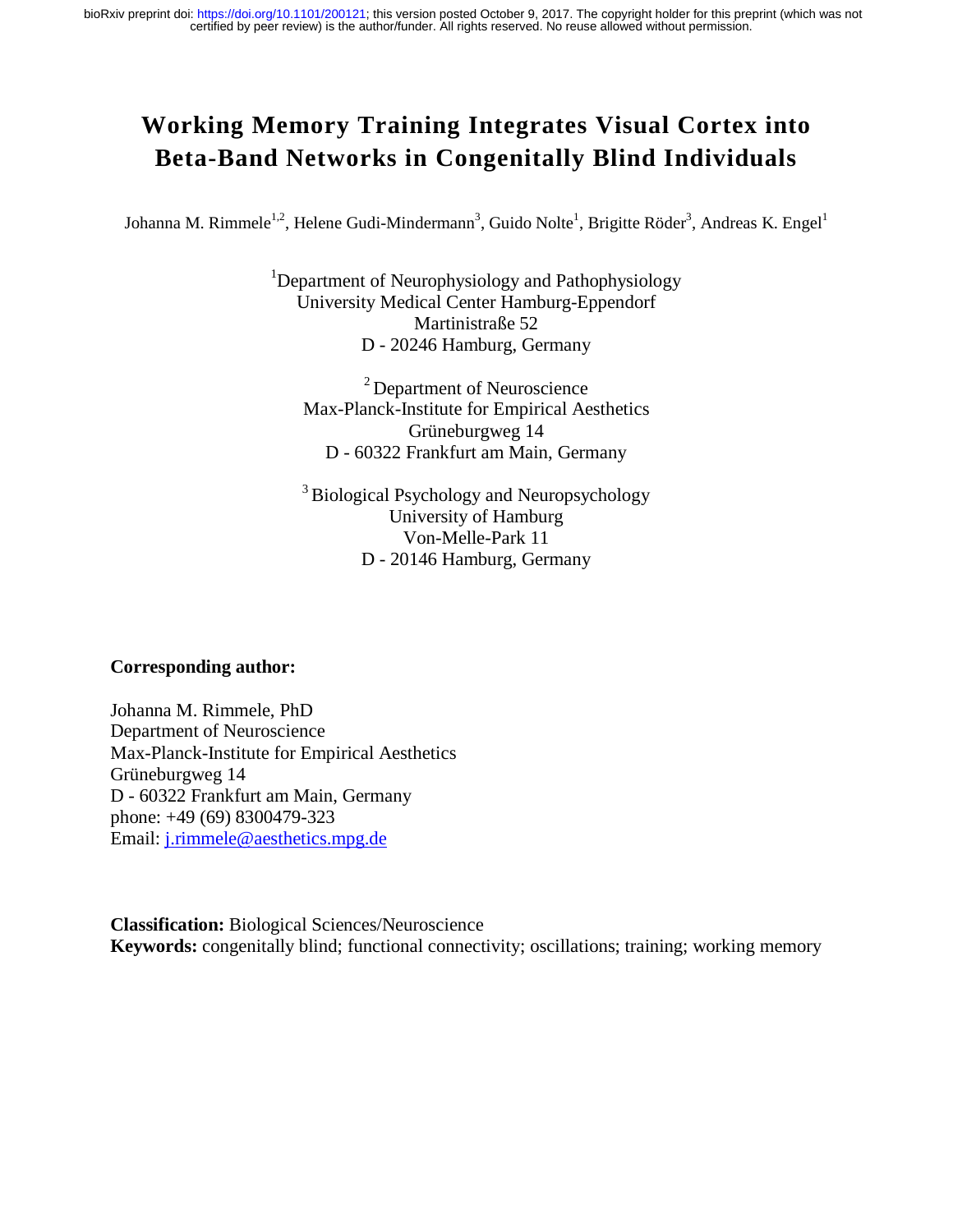# Abstract

Congenitally blind individuals activate the visual cortex during non-visual tasks. Such crossmodal reorganization is likely associated with changes in large-scale functional connectivity, the spectral characteristics of which can be assessed by analysis of neural oscillations. To test visual cortical integration into working memory networks, we recorded magnetoencephalographic data from congenitally blind and sighted individuals during resting state as well as during a voice-based working memory task prior to and following working memory training with voices, or tactile stimuli or a training-control condition. Auditory training strengthened beta-band (17.5-22.5 Hz) connectivity (imaginary coherency) in the blind and thetaband (2.5-5 Hz) connectivity in the sighted during the task, suggesting different neural coupling mechanisms. In the sighted, theta-band connectivity increased between brain areas involved in auditory working memory (inferior frontal, superior temporal, insular cortex). In the blind, betaband networks largely emerged during the training, and connectivity increased between brain areas involved in auditory working memory and the visual cortex. The prominent involvement of the right fusiform face area in this beta-band network suggests a task-specific integration of visual cortex. Our findings highlight large-scale interactions as a key mechanism of functional reorganization following congenital blindness, and provide new insights into the spectral characteristics of the mechanism.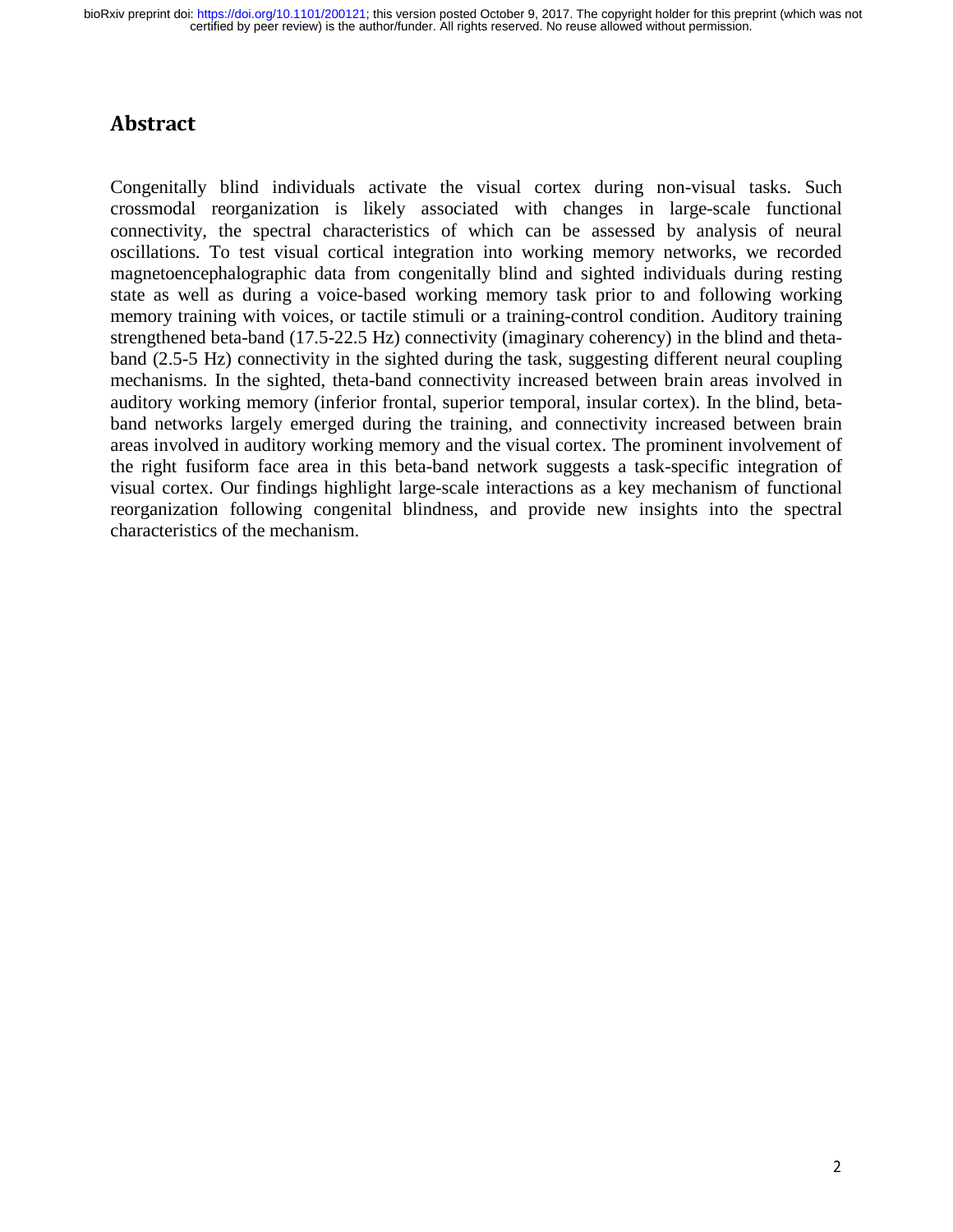### **Introduction**

The ability to flexibly adapt to a steadily changing environment is a crucial prerequisite for human survival and has been related to the brain's capacity for structural rewiring and functional reorganization (Buonomano and Merzenich 1998; Pascual-Leone et al. 2005; Röder 2012). In the case of sensory deprivation, such as in congenital blindness, adaptation is required, as individuals have to cope with the lack of information from one of the sensory organs. A large amount of studies suggest that cross-modal plasticity in congenitally blind individuals leads to an increased recruitment of the visual cortex during non-visual tasks (Pascual-Leone et al. 2005; Collignon et al. 2009; Ricciardi and Pietrini 2011; Pavani and Röder 2012), which is often accompanied by higher performance compared to sighted participants (Amedi et al. 2003; Gougoux et al. 2005; Collignon et al. 2009). Importantly, the visual cortex seems not to be merely co-activated but shows task specific involvement (Pietrini et al. 2004; Amedi et al. 2007, 2010; Watkins et al. 2013; Hölig et al. 2014). For example, during tactile or auditory object identity processing (e.g. identifying voices) congenitally blind individuals showed ventral visual stream activation, typically associated with visual feature processing (Pietrini et al. 2004; Amedi et al. 2007, 2010; Gougoux et al. 2009; Hölig et al. 2014). Moreover, a functional relevance of the visual cortex is suggested by transcranial magnetic stimulation studies, as the processing of non-visual tasks was impaired in congenitally blind individuals when activity within the visual cortex was temporarily interfered (Amedi et al. 2003, 2004; Wittenberg et al. 2004; Ptito et al. 2008; Collignon et al. 2009) (for review: Pascual-Leone and Hamilton 2001; Ricciardi and Pietrini 2011).

In a current view, structural and functional brain connectivity strongly determine the functional specification of brain areas (Friederici and Singer 2015; Hannagan et al. 2015). Accordingly, the recruitment of the visual cortex for non-visual tasks in congenitally blind individuals might result in the integration of visual cortex into task-related networks. Studies on changes in structural connectivity following congenital blindness report atrophy of the geniculocortical tracts, while cortico-cortical connections of visual cortex are relatively preserved (Shimony et al. 2006). Although structural connectivity might affect the functional specification of brain areas, direct conclusions about the networks that are involved in a specific task can only be drawn from functional connectivity measures. Some evidence for altered task-related networks in congenitally blind individuals comes from functional magnetic resonance imaging (fMRI) research (Liu et al. 2007; Klinge et al. 2010; Ptito et al. 2012; for review: Lazzouni and Lepore 2014). In line with the assumption that information during non-visual tasks reaches visual cortex through cortico-cortical connections, a recent fMRI study found increased effective connectivity between A1 and V1 in congenitally blind compared to sighted individuals during performance of several auditory tasks (Klinge et al. 2010). These functional connectivity measures, however, might be affected by pre-existing differences between the blind and sighted groups that are not task-related. Furthermore, important information about the spectral characteristics of functional networks cannot be retrieved with the fMRI approach.

Here, we used working memory training to experimentally induce the formation of task-related networks to access the neural mechanisms underlying the integration of visual cortex into working memory networks in congenitally blind individuals. We analyzed changes in networks involved in working memory processing resulting from the training intervention and compared those to changes in matched sighted participants. This approach benefits from the intra-subject paradigm that investigates changes across pre-post sessions, while the within-subject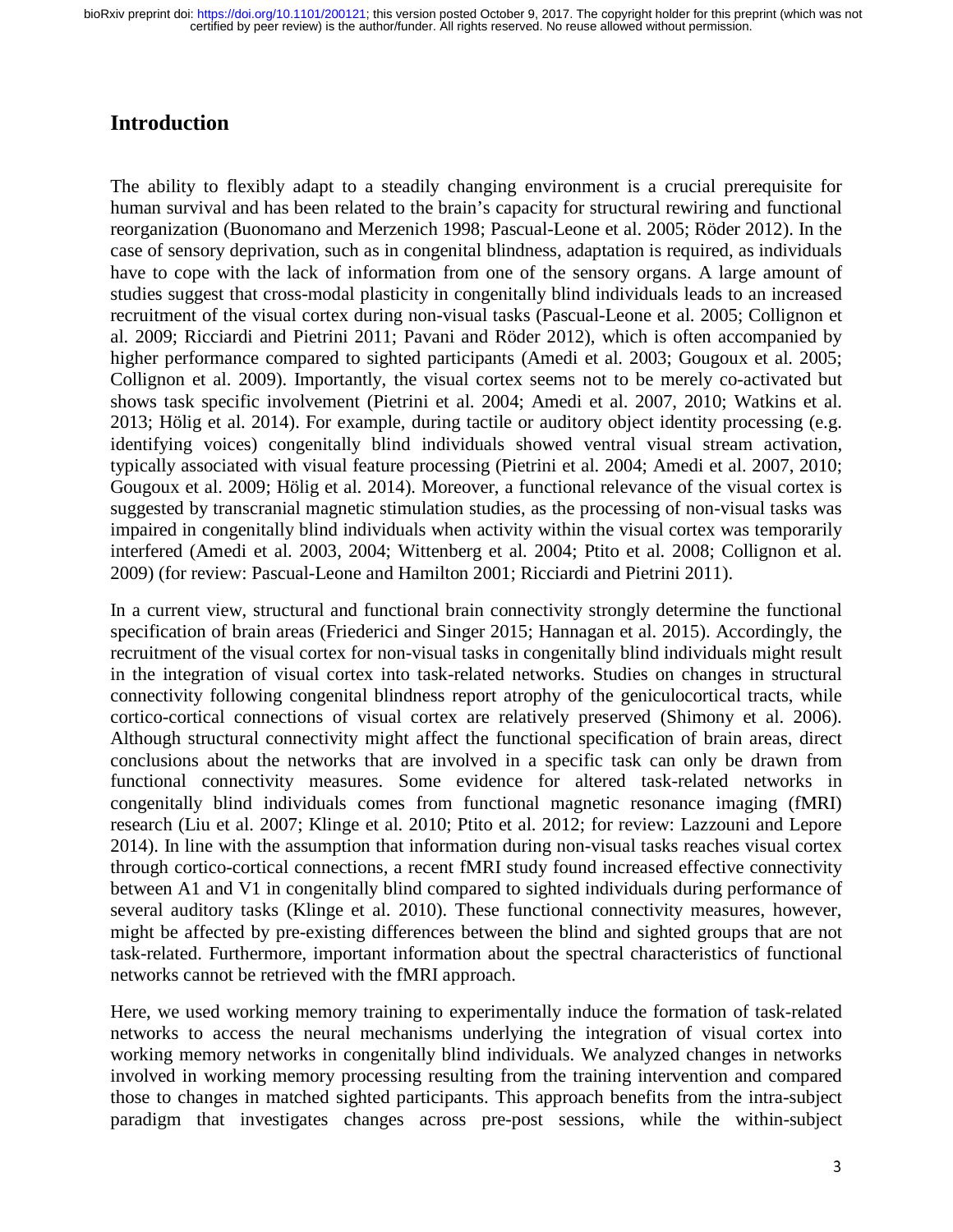normalization at the same time isolates task-related functional connectivity from pre-existing differences between the groups and provides further insights into the role of visual cortex within working memory related networks. Working memory denotes the ability to temporarily maintain and manipulate information to make it accessible to current cognitive processes (Baddeley and Hitch 1974; Baddeley 2012). The multi-component model (Baddeley and Hitch 1974; Baddeley 2012) suggests that several distinct storage systems are involved in working memory processing (phonological loop, visual sketchpad). Additionally, this model proposes the existence of an executive control and of episodic buffers. Based on findings of largely overlapping activity during memory encoding and maintenance periods, state-based models (Cowan 1995; Oberauer 2002; Esposito and Postle 2015), however, critizised the notion of distinct storage systems. Here, we utilize a central aspect of working memory, that is, its' capacity limit. Working memory training provides a suitable approach to induce an increase in working memory capacity (for review: Jaeggi et al. 2008; Klingberg 2010; von Bastian and Oberauer 2013). Auditory working memory networks involve ventrolateral prefrontal cortex (Plakke et al. 2015; Cohen et al. 2014; Plakke and Romanski 2014), inferior parietal cortex (IPC) (Jonides et al. 1998; Owen et al. 2005), and the insula (Koelsch et al. 2009; Huang et al. 2013), as well as sensory processing areas (Bancroft et al. 2014; Cohen et al. 2014) (for review: Curtis and D'Esposito 2003; Owen et al. 2005; Plakke and Romanski 2014). Specifically, we used a working memory task where participants had to maintain voice identity information, in order to test whether congenitally blind individuals show a specific integration of brain areas related to visual feature processing, such as regions of the ventral visual stream (Gougoux et al. 2009; Hölig et al. 2014) into the working memory networks.

The dynamics of working memory networks can be investigated by analyzing changes in synchronization of oscillatory brain activity (e.g. using electroencephalography, EEG or magnetoencephalography, MEG), which has been proposed to provide a mechanism for the formation of functional networks (Engel et al. 1992, 2001; Engel and Singer 2001; Jutras and Buffalo 2010; Watrous et al. 2015). Importantly, this approach extends previous fMRI research, as it allows to characterize the spectral characteristics of functional networks, providing additional insights into neural coupling mechanisms involved in crossmodal reorganization (Engel and Fries 2010; Weiss and Mueller 2012; Roux and Uhlhaas 2014; Watrous et al. 2015). In sighted individuals, neural oscillatory activity in the theta- (Roux and Uhlhaas 2014), beta- (Engel and Fries 2010; Kopell et al. 2011; Weiss and Mueller 2012), and gamma-band (Pesaran et al. 2002; Roux et al. 2012) has been associated with working memory maintenance, and thetaand beta-band neural networks have been shown to be modulated by working memory training (Langer et al. 2013; Astle et al. 2015). Previous fMRI studies show activation of fronto-parietal brain areas during working memory processing in congenitally blind individuals, similarly to sighted, plus additional activation of visual cortex (Amedi et al. 2003; Park et al. 2011; Deen et al. 2015). However, very little is known about the neural coupling mechanisms involved in working memory processing in the blind. Coupling mechanisms might be altered in congenitally blind compared to sighted individuals due to changes in the structural and functional architecture of visual areas (Hawellek et al. 2013; Lazzouni and Lepore 2014; Schmiedt et al. 2014). For example, in a recent MEG study, classical resting rhythms in visual cortex have been shown to differ in congenitally blind compared to sighted individuals (Hawellek et al. 2013). Furthermore, research in macaque monkey, using local field potentials (LFPs), suggests that structural changes in visual cortex and thalamo-cortical connections can affect the balance between feedback and feeedforward communication resulting in an altered spectro-temporal profile of neuronal communication (Schmiedt et al. 2014).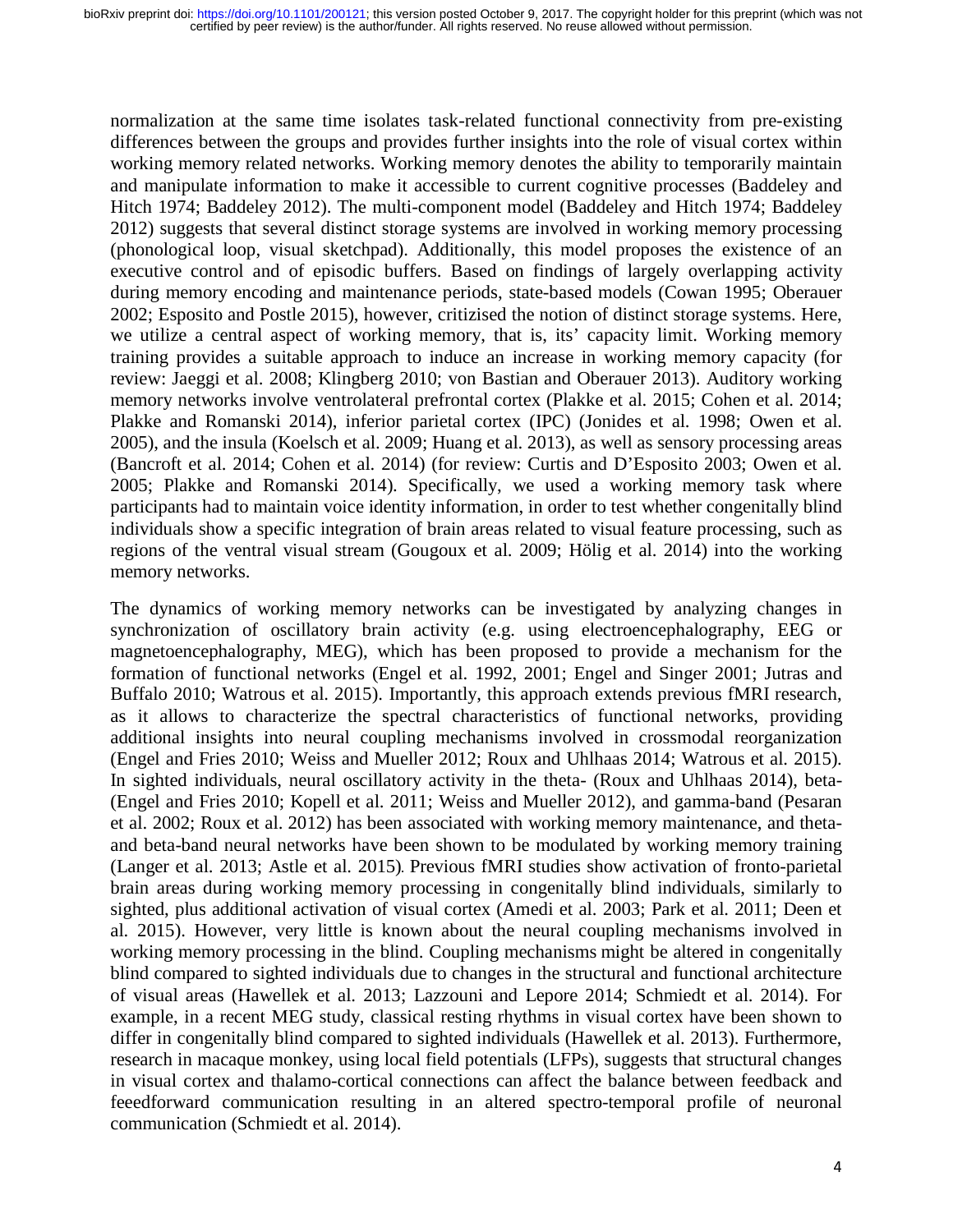A phase-based connectivity measure (imaginary coherency; Nolte et al. 2004) was used to analyze the effects of working memory training with voices on the synchronization of neural activity, recorded with MEG, in the theta-, beta- or gamma-band between brain areas associated with auditory working memory (fronto-parietal, insular and auditory cortex) and visual processing (occipito-temporal cortex) in sighted and congenitally blind individuals. An advantage of using imaginary coherency as connectivity measure is that it is insensitive to spurious brain connectivity that can result from volume conduction. We provide electrophysiological evidence that in sighted participants working memory training results in a strengthening of theta-band connectivity across brain areas associated with auditory working memory, while in the congenitally blind beta-band connectivity increased between brain areas associated with auditory working memory and visual cortex. Our results indicate a training-induced integration of visual cortex into working memory networks in the blind and suggest that the spectral characteristics of networks associated with working memory training differ in blind and sighted individuals.

# Materials and Methods

### Experimental Paradigm

The experiment was part of a larger working memory training study (Table S1) (the remaining data will be reported elsewhere).



*Figure 1* **Schematic of the Voice Recognition Task** (A) In an auditory 2-back task the pseudo-word "befa" (waveform) pronounced by 10 different speakers (speaker identity is color coded) was presented. Participants had to indicate by button press whether the current speaker matches the speaker presented two stimuli ago. A target (red frame) required a "yes" response, while a non-target (grey frame) required a "no" response. The duration of the experiment depended on the response times  $($   $\sim$  30 min). (B) MEG activity was analyzed in the analysis window (-1 to -0.2 pre-stimulus) during the delay period. During the delay period (A, B: grey boxes) participants were maintaining items in memory. Each response was followed by an inter-trial interval (ITI) that was randomly jittered between 1300-1700 ms. The minimum ITI lasted from -1300 ms to stimulus onset (0 ms) in all participants. To avoid overlap with response- and stimulus-related processing the first 300-700 ms and last 200 ms of this ITI were discarded for the analyses.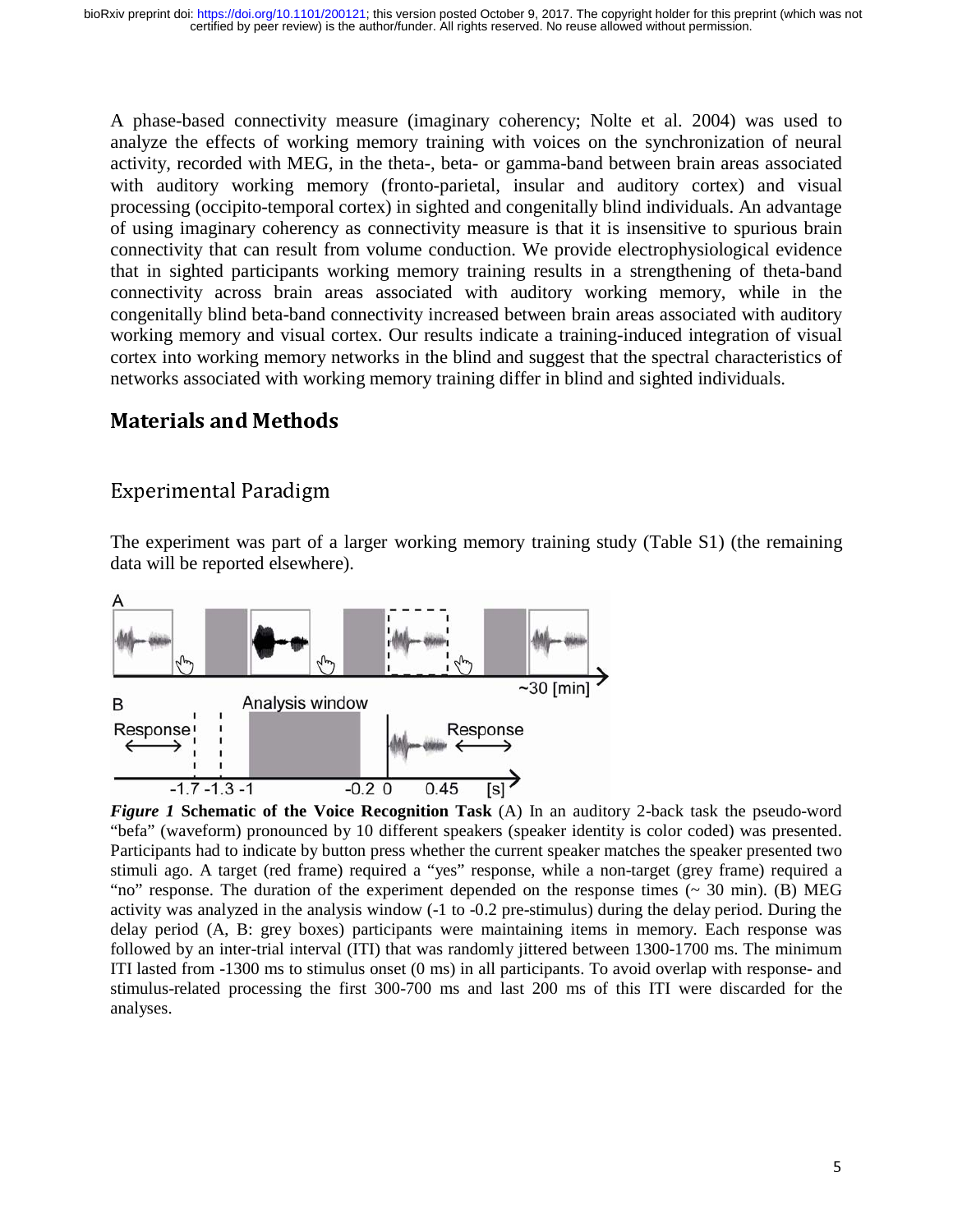#### *Pre- and post-training sessions: 2-back task*

The MEG data were recorded in two sessions: a pre-training session preceding and a posttraining session following extensive working memory training. In an auditory 2-back task participants were instructed to continuously indicate whether the current speaker (10 different speakers) of a pseudo-word matched the speaker of the next-to-last stimulus (Fig. 1 A). Congenitally blind and sighted participants were assigned to three training conditions: (1) working memory training with voices; (2) working memory training with tactile motion stimuli; (3) an active training-control task. Additionally, we here report data that were recorded during resting state ( $\sim$  3.5 min) prior to the 2-back task in the pre-training session.

Throughout the MEG recording, participants were seated in a comfortable chair. All participants were blindfolded. Instructions were provided orally to each participant in the beginning of the experiment. Throughout the experiment instructions and auditory stimuli were presented through insert ear-plugs (E-A-RTONE Gold 3A Insert Earphones, Ulrich Keller Medizin-Technik, Weinheim, Germany) at normal conversational level (~75 dB SPL). Prior to the experiment all participants performed several blocks of the working memory task to ensure task comprehension (an error sound provided direct feedback). An extended version of the "Verbaler Lern- und Merkfähigkeitstest" (VLMT; German version of the Auditory Verbal Learning Test) was conducted after the pre- and post-training recording session. The VLMT was extended by instructing participants to remember the items in the correct order if possible, and additionally analyzing scores for absolute (counting correct responses up to the first error) and relative (counting all responses where a correct sequence of minimum two items was reported) temporal order memory. Following Jaeggi et al. (2007), we accessed participants working memory strategies using an inventory that was conducted after the last experimental session. Participants indicated whether they used any of the following strategies: verbal memorization, internal rehearsal, internal sequencing, story telling, visual imaging, spatial imaging, episodic memorizing, whether they performed the task intuitively, or whether they had no strategy (cf. supporting information).

Auditory stimuli consisted of a pseudo-word ("befa"), with a stimulus length of 450ms, spoken by 10 different speakers (5 female). All stimuli were peak normalized. We used pseudo-words to avoid effects related to speech semantics, such as semantic associations, or word familiarity, which might affect the processing of voice identity differently in the blind and sighted participants. Participants were instructed to prioritize response accuracy over speed. Each response was followed by an inter-trial interval that was randomly jittered between 1300-1700 ms. The 2-back task comprised 15 blocks in the pre-training session, and 12 blocks in the posttraining session with 32 (30+n) stimuli per block. For each block, stimulus sequences were quasirandomly designed using Matlab: (1) positions of targets (30%) and non-targets were randomized; (2) stimuli were quasi-randomly assigned as targets or non-targets; (3) 19% catch trials (i.e., 1-back and 3-back stimulus pairs) were randomly inserted.

#### *Training and training-control sessions: n-back task*

Congenitally blind and sighted participants of the different training conditions were matched with respect to age, gender, and handedness (Table 1). The training comprised four sessions  $\sim 2-3$ hours duration each). During the working memory training with voices participants performed an adaptive auditory n-back task and during the working memory training with tactile motion stimuli an adaptive tactile n-back task (30 blocks of 30+n stimuli). In the auditory n-back task,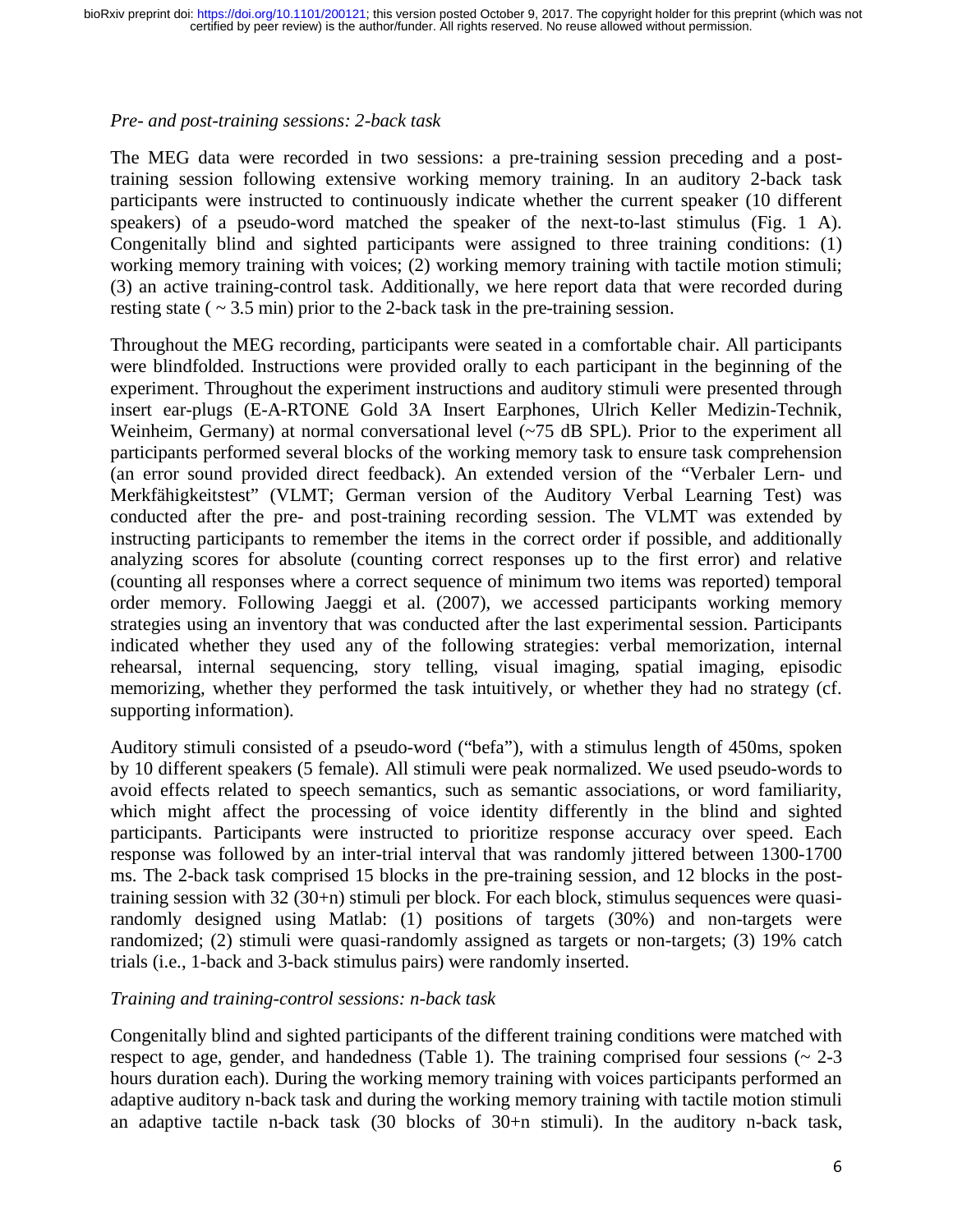participants had to indicate whether the current speaker matches the n-to-last speaker. In the tactile n-back task, participants had to indicate whether the current motion direction and stimulated finger match those of the n-to-last stimulus. A programmable mechanical Braille stimulator (QuaeroSys Medical Devices, Schotten, Germany) with 5 stimulator units (2x4 pin matrix) was used to generate an up- or a down movement at each of the five fingers of one hand (the stimulated hand was matched between groups and conditions). This resulted in 10 tactile apparent motion stimuli. The first training session started with a 2-back block. The HR and correct rejection rate (CRR) were used to adapt the task demands to the individual performance:

 $HR = \frac{hits}{n_{target}}$  $\frac{n_{\text{trages}}}{n_{\text{targest}}};$   $\text{CRR} = \frac{\frac{1}{n_{\text{non-targets}}}}{n_{\text{non-targets}}}$ non-targets" .

When participants showed high performance in a block, the n was increased (HR  $\geq$  70 % and CRR  $\geq$  75%). The n was decreased after low performance (HR  $\leq$  60 % or CRR  $\leq$  60 %). Otherwise the n did not change. Participants in the training-control condition conducted a 1-back task with low cognitive demand in both modalities. The stimuli for the 1-back task were the same as used in the auditory and tactile n-back task, respectively. Participants indicated whether the current stimulus matched the last stimulus. The auditory and tactile 1-back task were performed on alternating training days, while we balanced which modality was tested first (overall 40 blocks á 30+n stimuli; note that more blocks were required for the easy 1-back compared to the n-back task to achieve the same total training duration of approximately 8 hours per participant. Note that the training duration in one single modality was reduced in the training-control compared to the training conditions.). The active control condition was chosen to differentiate working memory training effects from more general effects, such as repetition or intervention effects. Note that we investigated the elaboration of brain networks as a consequence of training. Auditory and tactile working memory tasks were selected that allowed for improvements in all individuals. By analyzing the neural correlates of individual training effects, we controlled for possible differences in pre-training skills in auditory and tactile processing.

| Group        | $\mathbf n$ | Training | Age (mean, sd) | Gender (f)     | Education $(\geq A$ -levels) |
|--------------|-------------|----------|----------------|----------------|------------------------------|
| Sighted      | 9           | Auditory | 39(10)         | $\overline{4}$ | 7                            |
|              | 9           | Tactile  | 32(10)         | 5              | 7                            |
|              | 9           | Control  | 40(11)         | $\overline{4}$ | 9                            |
| <b>Blind</b> | 9           | Auditory | 41 $(9)$       | $\overline{4}$ | 6                            |
|              | 9           | Tactile  | 33(9)          | 5              | $\overline{7}$               |
|              | 9           | Control  | 40(11)         | $\overline{4}$ | 7                            |

**Table 1** Sample Demographics

*The number of participants n, the mean age (SD, displayed in brackets), the gender of participants (number of female participants) and participants education (number of participants with A-levels or a*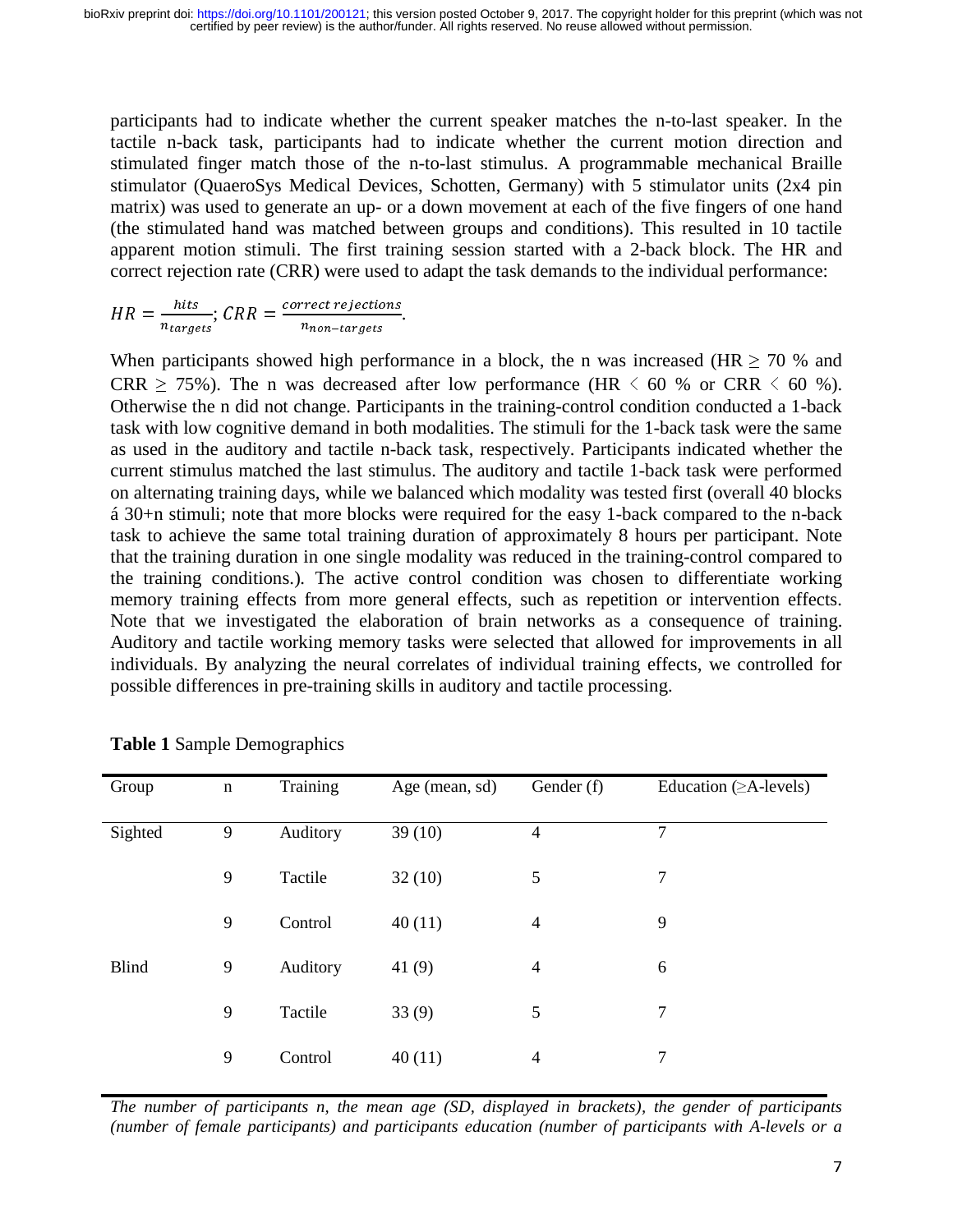*higher degree) are displayed for the sighted and congenitally blind participants in each training condition (auditory working memory training; tactile working memory training; training-control condition). There were no differences between sighted and blind participants in the distribution of educational degree (Fishers exact test, 2-tailed, Bonferroni corrected* α *= .0167; auditory training, p = 1; tactile training, p = 1; training-control, p =.47), and the distribution of age (independent-samples Kolmogorov-Smirnov test; Bonferroni corrected*  $\alpha = .0167$ *; auditory training, p = .98; tactile training, p = .7; training-control, p*  $=1$ ).

# Subjects

Congenitally blind ( $n = 27$ ) and sighted ( $n = 27$ ) matched control participants took part in the study. All participants were healthy with normal hearing (self-report) and no history of psychiatric or neurological disorders. One blind participant reported a history of depressive mood disorder, however, with no current symptoms or need for treatment. Sighted participants had normal or corrected to normal vision (self-report). Due to loss of vision, following (pre)natal anomalies in the peripheral visual system (retinopathy of prematurity:  $n = 9$ ; genetic defect,  $n =$ 5; congenital optic atrophy:  $n = 3$ ; Leber's congenital amaurosis:  $n = 2$ ; congenital cataracts, glaucoma:  $n = 2$ ; congenital retinitis:  $n = 2$ ; binocular anophthalmia:  $n = 2$ ; retinitis pigmentosa: n  $= 1$ ; congenital degeneration of the retina,  $n = 1$ ), congenitally blind participants were totally blind since birth with minimal residual light perception in 18 participants. During the training sessions all participants underwent additional psychological tests, including the German version of the PSQ-20 (Perceived Stress Questionnaire, Levenstein et al. 1993; German modified version, Fliege et al. 2005); 2); the HSWBS (German Habituelle Subjektive Wohlbefindens Skala; Dalbert 1992) to measure wellbeing; and the MWT-B (German Mehrfachwahl-Wortschatz-Test, Lehrl 2005) to assess verbal intelligence. The blind and sighted participants did not differ in any of the assessed psychological variables (PSQ-R20: t(45.06) = .38, *p* = .704; HSWBS: t(46.55) = .46, *p* = .647; MWT-B: t(48.14) = .67, *p* = .507).

The study was approved by the German Psychological Association (DGPs). All participants gave written informed consent prior to the experiments and received monetary compensation for participation.

### Behavioral Data Analysis

For the behavioral data analysis all responses within a response window (2-6 sec) were analyzed. The first two trials of each block were removed (participants were informed that a "non-target response" was correct for these initial trails). The hit rate (HR) was calculated separately for each participant and session (pre, post). Analyses of Variance (ANOVAs) were used to test trainingrelated differences in working memory performance increases across sessions (post minus pre HR) with the between-subject factors training condition (auditory, tactile, control) and group (blind, sighted).

### MRI and MEG Data Acquisition

T1-weighted structural MRI scans were obtained for each participant except for those who did not meet the MRI scan criteria (sighted:  $n = 3$ ). The MRI recording was performed on a 3 Tesla scanner (Siemens Magnetom Trio, Siemens, Erlangen, Germany). The MEG data were recorded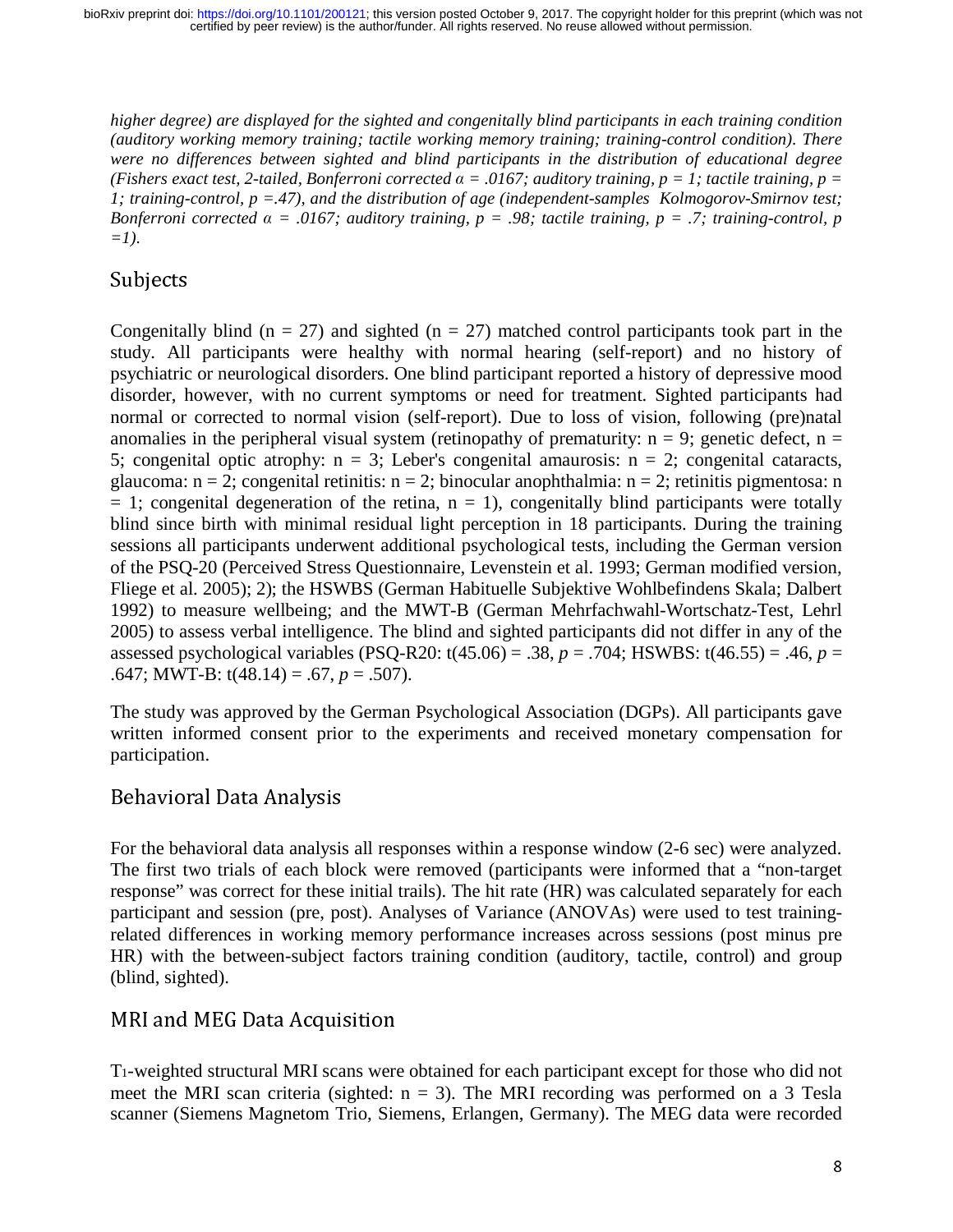in a magnetically shielded room using a 275-channel whole-head system (Omega 2000, CTF Systems Inc.). The electrooculogram and electrocardiogram were derived for offline artifact rejection. Prior to and after each experiment the head position was measured relative to the MEG sensors. The head position was tracked during the recording and head displacement was corrected in the breaks using the fieldtrip toolbox (http://fieldtrip.fcdonders.nl; Stolk et al. 2013). The data were recorded with a sampling rate of 1200 Hz and low pass filtered online (cut-off: 300 Hz).

### MRI Data Analysis

The FieldTrip toolbox (http://fieldtrip.fcdonders.nl; (Oostenveld et al. 2011) and other customized Matlab toolboxes were used for data analyses. Anatomical landmarks (nasion, left and right pre-auricular points) were manually identified in the individual MRIs. Individual MRIs of all participants were then analyzed by, first, obtaining probabilistic tissue maps (including cerebrospinal fluid white and gray matter) from the anatomical MRI. The standard Montreal Neurological Institute (MNI) brain was used for cases without an individual MRI. Second, a single shell volume conduction model (Nolte 2003) was used to estimate the physical relation between sensors and sources. A source model was generated using a regular 3-D grid (0.8 cm spacing). The grid was used to generate a warped MNI grid to project individual MRIs on the standard MNI brain. Finally, based on the warped MNI grid and the probabilistic tissue map a leadfield (forward model) was calculated that was used for source reconstruction.

### MEG Data Analysis

For preprocessing, the data were band-pass filtered of f-line  $(1-160 \text{ Hz}, B$ utterworth filter; filter order 4) and line-noise was removed using bandstop filters (49.5-50.5, 99.5-100.5, 149.5-150.5 Hz, two-pass; filter order 4). Only correct responses and, matched with the behavioral data analyses, only trials where participants responded within a 2-6 sec window were analyzed, while the first two trials of each block were removed. In a semi-automatic artifact detection procedure, trials containing muscle artifacts, signal jumps, and slow artifacts were rejected. The continuous data were epoched with respect to stimulus onset (-2 to 2 sec) and down sampled to 500 Hz. Independent component analysis (infomax algorithm; Makeig et al. 1996) was used to remove eye-blink, eye-movement and heartbeat-related artifacts based on the component topography, time course and variance across trials (components were first reduced to 64 components using principal component analysis). The number of trials was matched across pre- and post-training sessions for each participant by randomly removing trials from the larger set. This resulted in the following amount of trials in each session (pre, post) for the sighted participants: Auditory training, mean = 319 (sd = 15), tactile training, mean = 307 (sd = 26), training-control, mean = 292 (sd = 61); and for the blind participants: auditory training, mean = 286 (sd = 33), tactile training, mean = 297 (sd = 26), training-control, mean = 293 (sd = 34); overall sighted participants, mean = 306 (sd = 40); overall blind participants, mean =  $291.8$  (sd = 30). Data in the delay window  $(-1)$  to  $-0.2$  s pre-stimulus; 0.8 s segments) were further analyzed. The data recorded during resting state were processed similarly. The continuous data were epoched into 0.8 s segments to match the auditory 2-back data. The number of trials was matched between the pre-training auditory 2-back data and the resting state data separately for each participant: Sighted participants, mean = 298 (sd = 41); congenitally blind participants, mean = 293 (sd = 37).

Source Power and Connectivity Analysis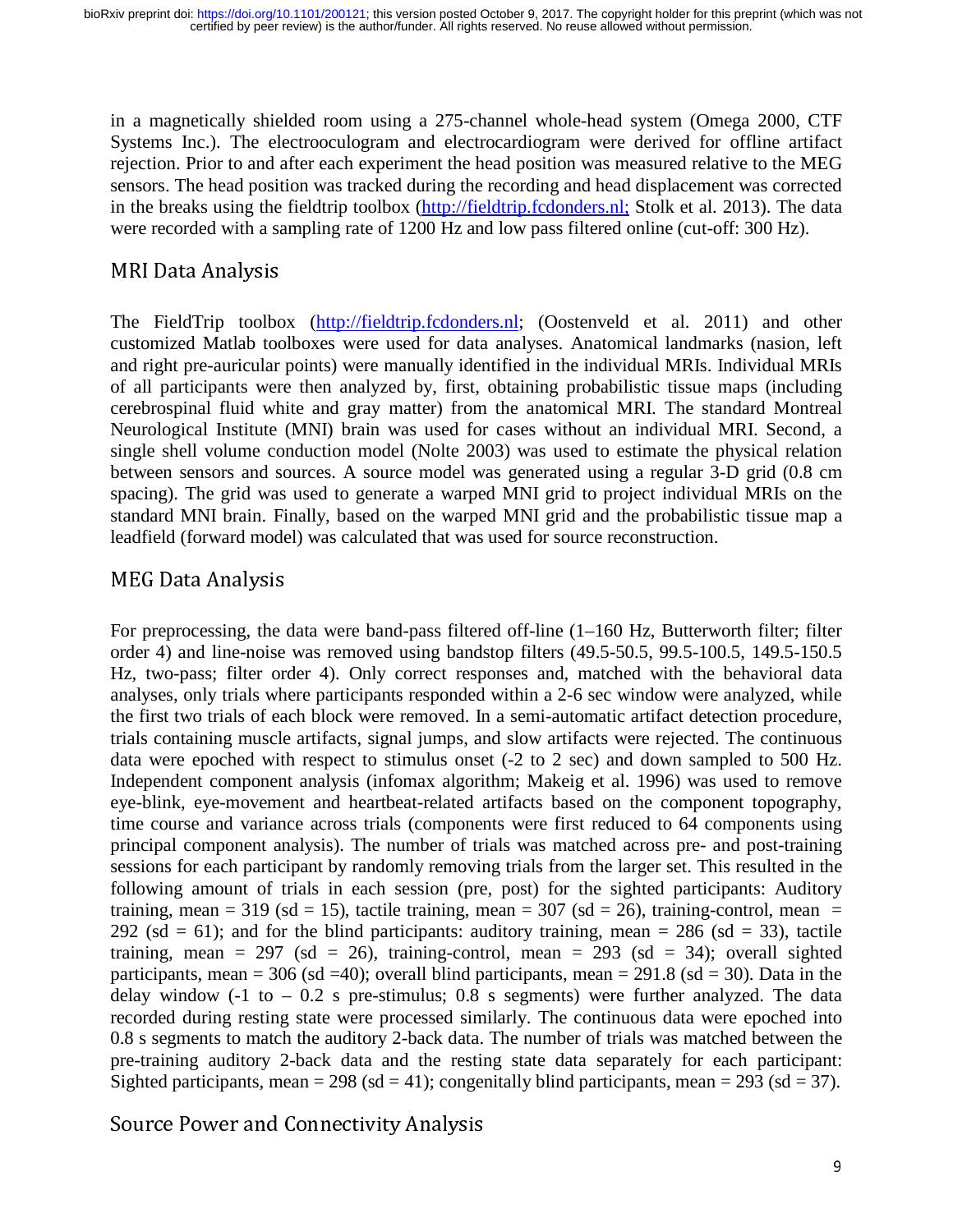Discrete Fourier transform was performed at 2.5-100 Hz, separately for each participant and session (pre, post, resting state) (segment length: 0.4 s; segment shift: 0.05 s; frequency resolution: 2.5 Hz). The cross-spectrum was retrieved by calculating the cross-covariance function of the Fourier transformed data (Nolte et al. 2004). Given that  $x_i(f)$  and  $x_i(f)$  are the Fourier transforms of the time series  $x_i(t)$  and  $x_i(t)$  of sensor i and j the cross-spectrum (cs) was calculated as:

$$
cs_{ij}(f) = \langle x_i(f)x_j^*(f) \rangle
$$

Exact Low-Resolution Brain Electromagnetic Tomography (eLoreta) was used to calculate a spatial filter based on the individual leadfield (2982 inside brain voxel, 3 dipole directions) (Pascual-Marqui 2007).

#### Source Connectivity Analysis

Based on the automated anatomical labeling (AAL) procedure (Tzourio-Mazoyer et al. 2002) five regions of interest (ROIs) were selected: frontal, parietal, insula, temporal and occipito-temporal; Additionally, ROIs in V1 and V2 were selected, and the Brede database was used to select coordinates of the left and right fusiform face area (FFA) and medial temporal areas (hMT+/V5) (Table S2).

The cross-spectrum was averaged across frequencies for three frequency bands: theta (2.5-5 Hz), beta (17.5-22.5 Hz) and gamma (40-60 Hz). For each frequency and each pair of signals imaginary coherency was calculated as the complex cross-spectrum normalized by the square root of the product of powers. For each pair of voxels dipole directions were estimated by maximizing imaginary coherency values (Ewald et al. 2012). Fischer's z-transformation was used for variance stabilization (inverse hyperbolic tangent). In order to estimate imaginary coherency between each voxel and a ROI, we averaged the connectivity between that voxel and all voxels of an AAL brain region (Table S2), first, per hemisphere and, second, across hemispheres and across all AAL regions of a ROI. The imaginary coherency during resting state, and the differences between sessions (auditory 2-back post-minus-pre; auditory 2-back pre-minus-resting state) were further analyzed. The (maximized) imaginary coherency values range between 0 and 1, with 1 indicating maximally synchronous time series.

#### Source Power Analysis

For each voxel, source power (pow) was calculated based on the individual Nx3 spatial filter (*A*), for N channels and 3 dipole directions, and cross-spectra (cs) at each frequency (3-100 Hz) separately (Pascual-Marqui 2007).

$$
pow_f = \lambda_{max}(A' * cs_f * A)
$$

where  $\lambda_{max}$  denotes the maximum eigenvalue. Source power was averaged for each participant and each session and averaged across frequencies of each frequency band (theta: 2.5-5 Hz, beta: 17.5-22.5 Hz, gamma: 40-60 Hz). Source power (resting state) and source power contrasts between sessions were further analyzed:  $\frac{p_{ow}}{p_{ow}}$  then Pow post + Pow pre and  $\frac{power_{pre} - power_{esting state}}{power_{new}}$ powpre + powresting state .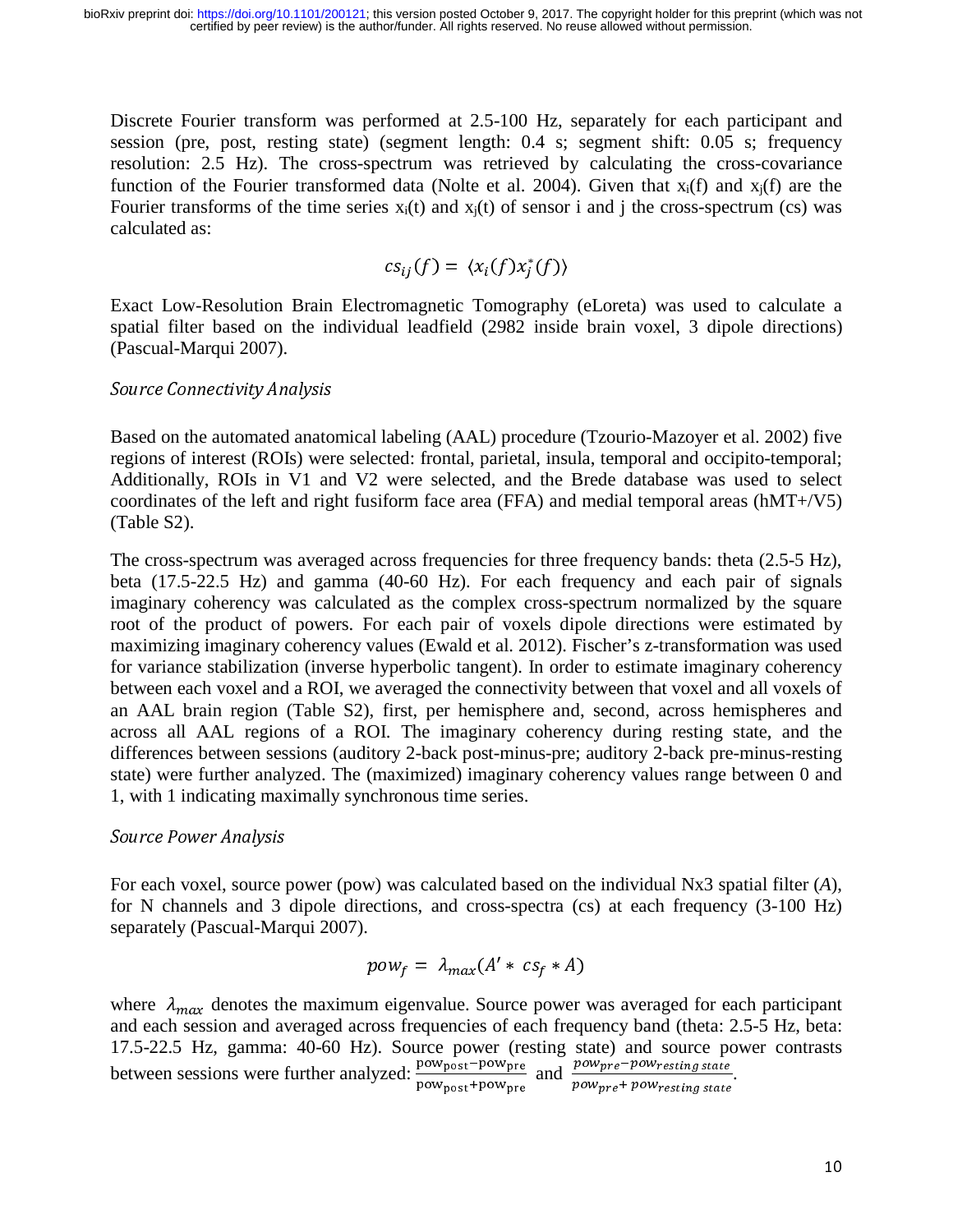### Permutation Statistics

Independent-sample random permutation statistics were performed to test connectivity and power changes in the auditory 2-back task separately for the three frequency bands (theta, beta, gamma). Only effects with a minimum of 100 voxels with significant differences are reported. In all analyses, false discovery rate (FDR) (Genovese et al. 2002) with Q values equal 0.2 was used to control for multiple comparisons of voxels, ROIs and frequency bands, if not stated otherwise. In case no solution was found with the FDR correction, the Bonferroni correction was automatically applied  $(O/n)$ .

First, we tested differences in training-related connectivity and power changes between the blind and sighted participants. Training-related changes (i.e., differences in connectivity or power changes across sessions, using the individual post-minus-pre difference for connectivity and the contrast for power, between the working memory training with voices and the training-control condition) in the blind were tested against training-related changes in the sighted participants. Differences were tested by randomly permuting participants' group affiliation (blind, sighted) (10,000 permutations) separately for the auditory training and training-control condition. Training-related changes were then calculated, (1), separately for participants of each group and, (2) for the randomly permuted groups. Finally, we tested the observed group difference (blind minus sighted) against the differences of the randomly permuted groups.

Second, effects of working memory training on connectivity and power changes across sessions (using the individual post-minus-pre difference for connectivity and the contrast for power) during the auditory 2-back task were tested separately for the blind and sighted participants. We tested differences in changes across sessions between the training conditions by randomly permuting participants' training condition affiliation (10,000 permutations) and comparing the observed condition difference against the difference of the randomly permuted conditions.

The resting state data of one participant had to be discarded due to file distortion resulting in the analysis of data from 26 congenitally blind and 27 sighted participants for the analysis of the pretraining data. In an exploratory analysis, where we only controlled for multiple comparisons of voxels, we tested whether differences in the working memory networks of blind and sighted participants already existed prior to the training. Independent-sample permutation statistics were performed to test differences between blind and sighted participants during the auditory 2-back task and during resting state prior to the training. The analyses were performed on the difference of the connectivity data recorded during the pre-training auditory 2-back task and resting state, as well as on the contrast of the power data recorded during the pre-training auditory 2-back task and resting state. Participants' group affiliations (blind, sighted) were randomly permuted (10,000 permutations). The observed group differences were tested against the differences of the randomly permuted groups. Furthermore, we similarly analyzed the pre-training connectivity and power data recorded during the resting state to access baseline differences in power and connectivity between blind and sighted participants.

### Results

Working Memory Training with Voices Increases Performance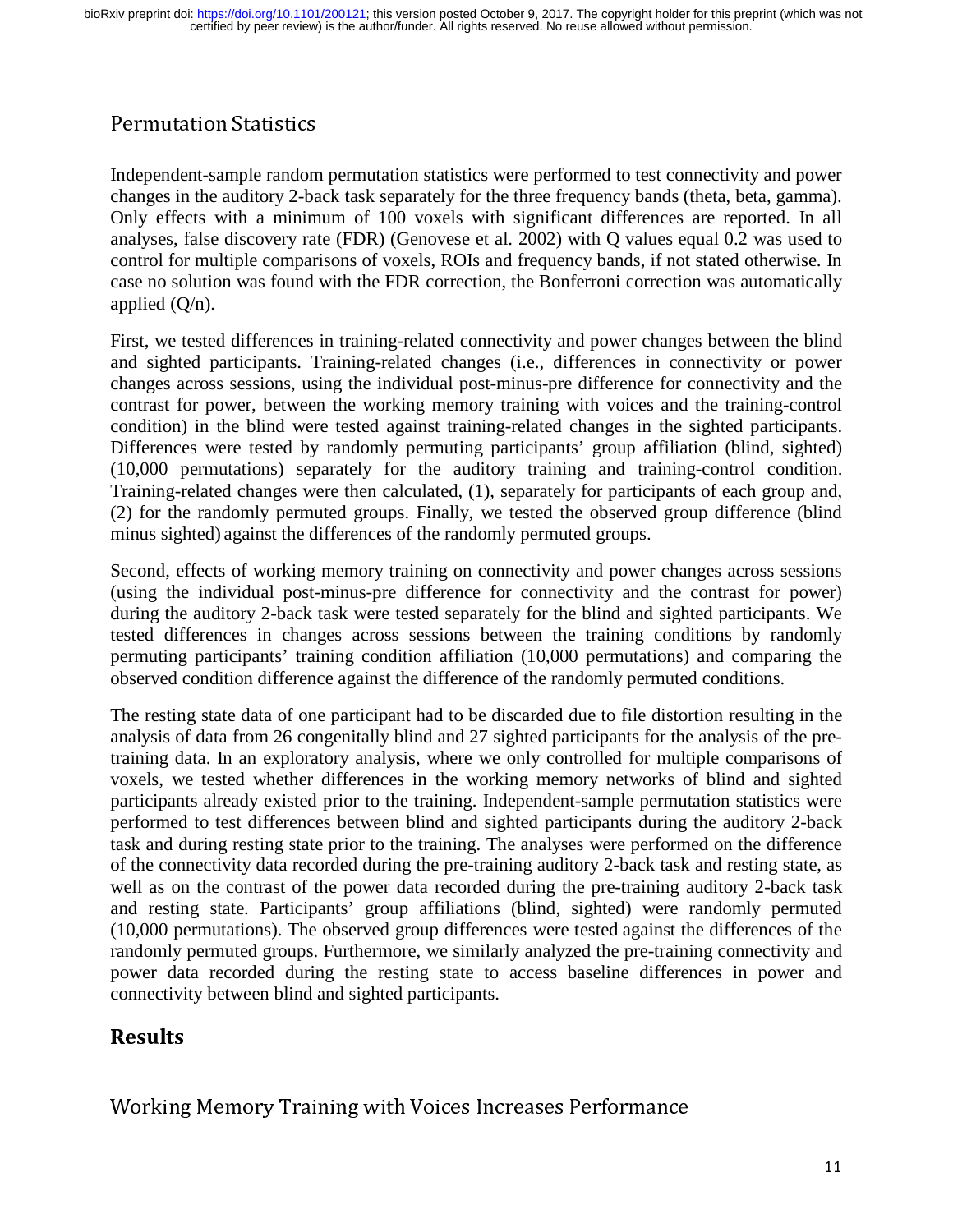Participants' high pre-training performance (HR sighted: auditory training, mean = .87, sd = .09; tactile training, mean = .91, sd = .06; training-control, mean = .87; sd = .08; HR blind: auditory training, mean = .77, sd = .13; tactile training, mean = .89, sd = .09; training-control, mean = .91;  $sd = .05$ ) shows that participants were able to perform the task. As expected, working memory training with voices resulted in a HR increase in the 2-back task with voices (Fig. S1; main effect of condition,  $F(2,48) = 4.96$ ,  $p < .0500$ ,  $\eta^2 p = .17$ ). Participants who performed the working memory training with voices showed a higher HR increase across sessions compared to those in the training-control condition (post-hoc independent-sample Student's t-tests;  $p = .0123$ ; Bonferroni corrected  $\alpha$ : .0167) and to those who underwent tactile working memory training (p = .0161). In contrast, working memory training with tactile stimuli did not improve performance compared to the training-control condition ( $p = .5939$ ) indicating a modality-specific training effect. No differences in working memory training effects were observed between blind and sighted participants (no main effect of group;  $p = .5453$ ; and no interaction of group and condition;  $p = .7174$ ). As an adaptive working memory training with voices, but not with tactile motion stimuli, compared to a training-control condition resulted in a performance increase in the auditory 2-back task, for the analyses of the neurophysiological data the effects of the adaptive working memory training with voices on working memory networks were compared to those of the training-control condition (for data on the tactile training condition: Fig. S5 B).

Training Integrates Visual Cortex into a Beta-Band Network in the Congenitally Blind

To test effects of working memory training on visual cortex integration into working memory networks, we analyzed connectivity and power during the delay period where participants were maintaining items in memory during the 2-back task with voices (Fig. 1B). Differences in training-related connectivity and power changes between participants with working memory training with voices and those in the training-control condition were analyzed in the theta-, betaand gamma-bands and compared between blind and sighted participants. Connectivity was analyzed for ROIs related to auditory working memory (frontal, parietal, insula, temporal) and visual processing (occipito-temporal; Table S2).

The blind participants showed a stronger training-related increase in beta-band connectivity compared to the sighted between visual cortex and brain areas associated with auditory working memory (Fig. 2A and Fig. S5 A;  $Q = 0.2$ ; FDR corrected  $\alpha = .0079$ ; *p*-values < .0079). Connectivity particularly increased between the frontal, insula and temporal ROIs and occipitotemporal brain areas (including V2, the right fusiform gyrus, and the right inferior temporal lobe, ITL); between the frontal ROI and right inferior parietal gyrus (IPG); and between the occipitotemporal ROI and the inferior frontal gyrus (IFG), the middle frontal gyrus (MFG), the right superior temporal gyrus (STG), the anterior superior temporal sulcus (STS), and the right insula.

An analysis of theta-, beta- and gamma-band connectivity, where we controlled for multiple comparisons of voxels, ROIs and frequency-bands, in the congenitally blind revealed no trainingrelated connectivity changes across sessions. However, in order to further explore the trainingrelated connectivity differences between the sighted and the blind, we performed an exploratory analysis of the theta- and beta-band with a more liberal control for multiple-comparison (multiple comparisons of voxels at each ROI while not for the amount of ROIs and frequency bands).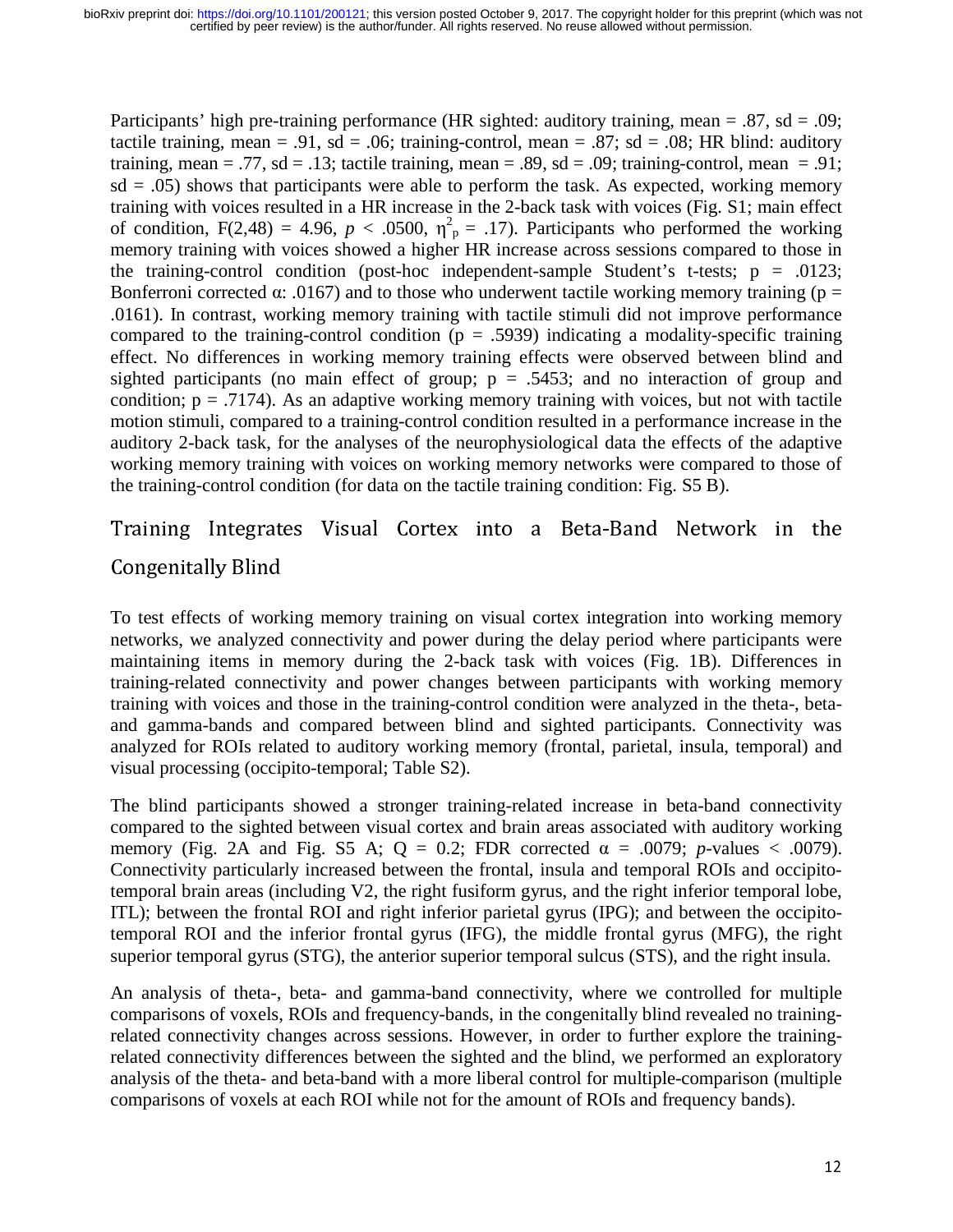certified by peer review) is the author/funder. All rights reserved. No reuse allowed without permission. bioRxiv preprint doi: [https://doi.org/10.1101/200121;](https://doi.org/10.1101/200121) this version posted October 9, 2017. The copyright holder for this preprint (which was not



*Figure 2 Increased Beta-Band Connectivity in the Congenitally Blind (A) Congenitally blind participants showed training-related (AT, auditory training; C, control condition) increases in connectivity in the beta-band compared to the sighted between the frontal, insula, temporal and occipitotemporal regions of interest (ROIs; displayed in dark transparent gray) and the voxels displayed in color. Each row shows effects for the ROI labeled on the left. Higher connectivity values in the blind compared to the sighted participants are displayed in warm colors. (B) In blind participants working memory training with voices increased connectivity across sessions in the beta-band between the occipitotemporal ROI (displayed in dark transparent gray) and the voxels displayed in color compared to the training-control condition. Higher connectivity increases in the working memory training with voices compared to the training-control condition are displayed in warm colors. (C) Congenitally blind participants showed increased training-related connectivity in the beta-band compared to the sighted between the right fusiform face area (FFA) ROI (displayed in dark transparent gray) and the voxels displayed in color and between the right V2 ROI (displayed in dark transparent gray) and the voxels displayed in color. Higher connectivity values in the blind compared to the sighted participants are displayed in warm colors. In (A-C) connectivity differences are displayed as z-scores (connectivity differences divided by the SD of the permutations). The distribution of participants' connectivity values is plotted on the right for the main comparison (D) and the comparison with specific ROIs in the ventral and dorsal visual stream (E). The post-minus-pre difference in connectivity (imagC) at each ROI, averaged across voxels with significant effects, is plotted separately for the auditory training condition (black*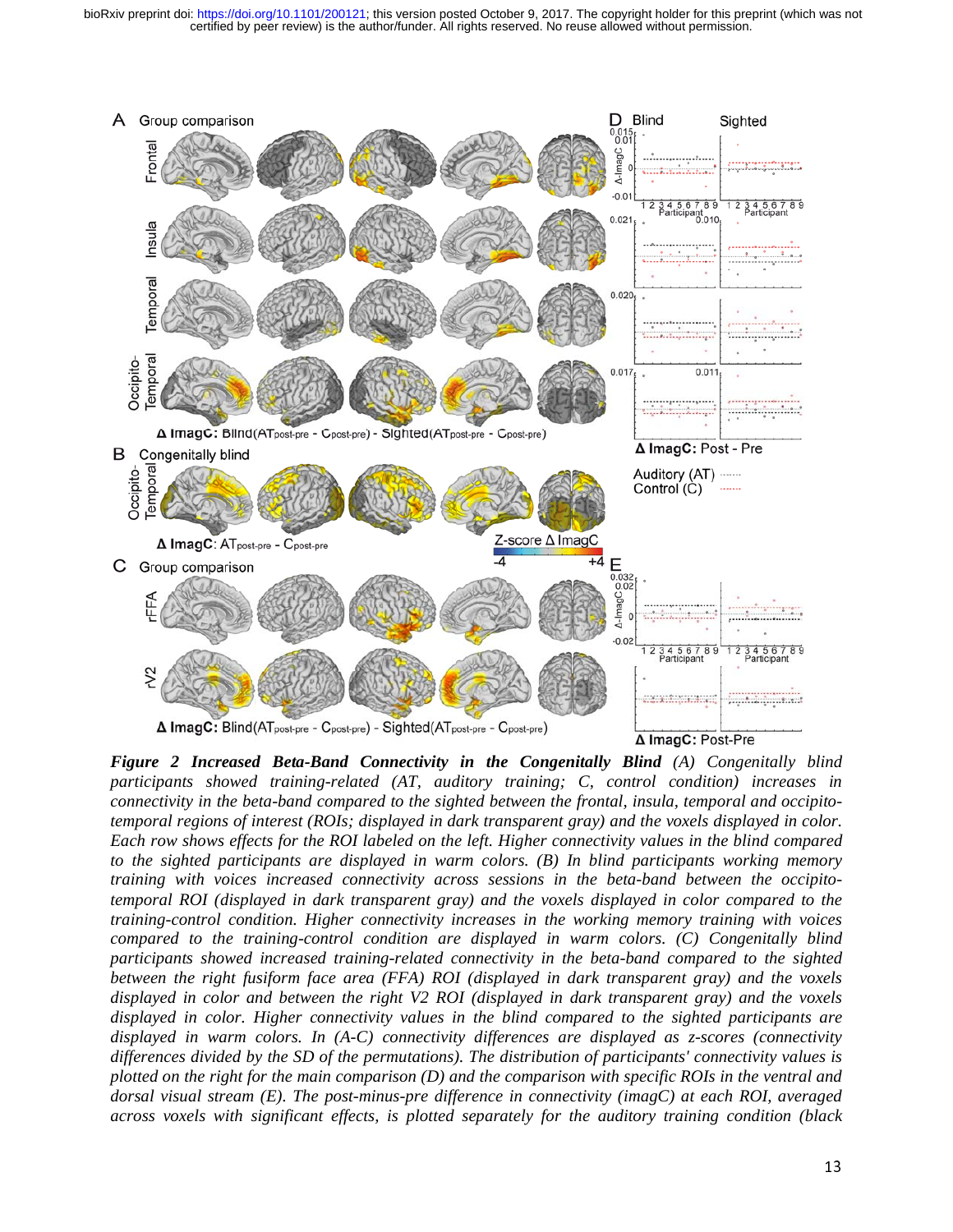*circles) and the control condition (red circles), for the sighted and blind participants respectively. The mean connectivity difference of each training condition is displayed as dashed line. Note that several data points are plottet offset with the value displayed at the y-axis.* 

We confirmed that the observed differences between sighted and blind participants in the betaband originated from training-related connectivity increases in the blind (Fig. 2B; Fig. 3). Blind participants with working memory training showed stronger beta-band connectivity increases across sessions compared to those in the control-condition at the occipito-temporal ROI ( $Q = 0.2$ ; FDR corrected  $\alpha = .0531$ ; p-values < .0531; Fig. 2B). Connectivity increased between the occipito-temporal ROI and the IFG, the MFG, the pre- and post-central gyrus, and parts of occipital cortex. Working memory training did not affect connectivity in blind participants at the beta-band at any other ROI ( $Q = 0.2$ ; at all other ROIs FDR corrected  $\alpha = .0001$ ; auditory: pvalues  $\geq$  .0011; frontal, insula, parietal: p-values  $\geq$  .0004), or the theta-band (at all ROIs FDR corrected  $\alpha = .0001$ ; auditory: p-values  $\ge .0012$ ; occipito-temporal: p-values  $\ge .0106$ ; frontal: pvalues  $\geq 0.0110$ ; insula, parietal: p-values  $\geq 0.0051$ ).

In sum, working memory training with voices resulted in differences between congenitally blind and sighted participants in the beta-band. Further analyses showed working memory training increased beta-band connectivity between visual areas and an auditory working memory network in the blind.

### Beta-Band Connectivity of the Fusiform Face Area Increases in the Blind

In previous brain imaging studies, congenitally blind individuals showed task-specific activation of visual cortex (Hölig et al. 2014), whereby the right fusiform face area (FFA) was activated during voice identity processing. In the present study, blind participants showed a stronger training-related increase in beta-band connectivity across sessions compared to the sighted between the right FFA ROI and the right IFG, STG and insula (Fig. 2C;  $Q = 0.2$ ; FDR corrected  $\alpha$  = .0031; all p-values < .0031), and between the right V2 ROI and the insula, the right STS/STG and frontal brain areas. There were no effects at the left FFA ROI, the dorsal visual stream ROIs (left and right hMT+/V5), and the left and right V1 ROIs (p-values  $> .0031$ ). There were no effects in the theta-band (p-values  $> .0031$ ). The findings suggest that training in a n-back task with voices results in the extension of auditory working memory networks in the congenitally blind compared to the sighted, particularly, by integrating visual brain regions associated with face processing in sighted individuals.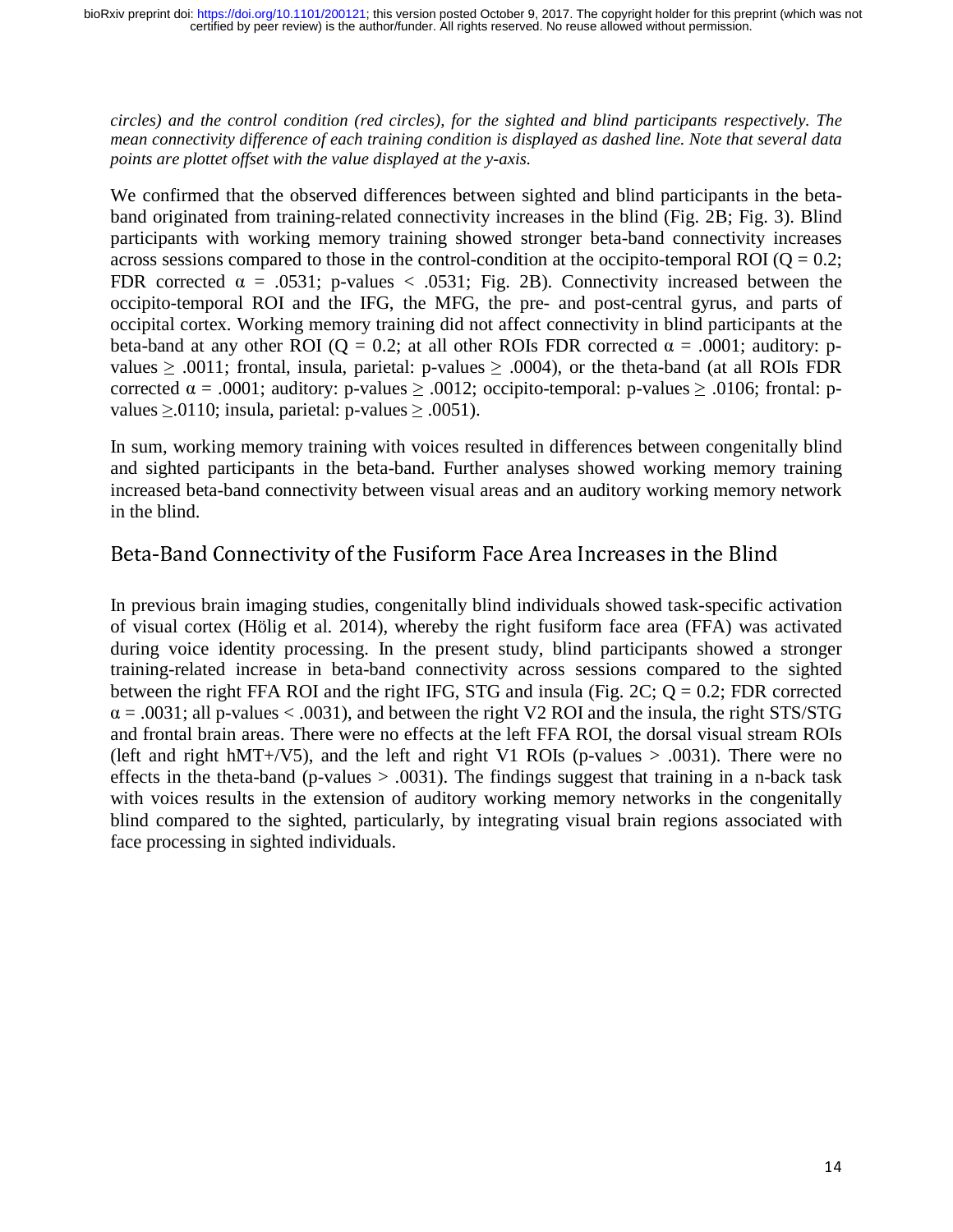

*Figure 3 Connectivity Matrix The difference in connectivity (imaginary coherency) across sessions (postminus-pre) between all ROIs (temporal, occipito-temporal, frontal, insula, parietal) is displayed separately for the sighted and congenitally blind participants, the auditory working memory and trainingcontrol condition and the theta and beta frequency band. Connectivity was averaged separately for each participant, for each voxel between that voxel and all voxels of each ROI, as described in the Materials and Methods section. This resulted in connectivity measures between each ROI and all voxels. For the purpose of illustration ROI-ROI connectivity pairs were computed, by additionally averaging connectivity for each ROI between that ROI and all voxels of each of the five ROIs. The figure illustrates the connectivity patterns in the different groups and training conditions, particularly, the increase in thetaband connectivity in the sighted participants with auditory training, and in beta-band connectivity in the blind participants with auditory training. Connectivity within occipito-temporal ROIs is highlighted (black*  box). Interestingly an antagonism between theta- and beta-band networks can be observed, such that *when working memory training resulted in an increased connectivity in one frequency band, it rather decreased in the control group while connectivity in the other frequency band showed the opposite pattern across training groups (cf. discussion section). Note the figure does not refer directly to the statistical analyses.* 

### Training Strengthens a Theta-Band Network in the Sighted

The sighted participants showed a stronger training-related increase in theta-band connectivity compared to the blind between brain areas associated with auditory working memory. The training-related increase in connectivity in the sighted compared to the blind was observed at the frontal, parietal, insula and temporal ROIs (Fig. 4A and Fig. S5 A; Q = 0.2; FDR corrected  $\alpha$  = .0079; p-values < .0079). Connectivity differences were most pronounced between the frontal ROI and the right insula, the left STG, the left inferior parietal lobe (IPL), the anterior middle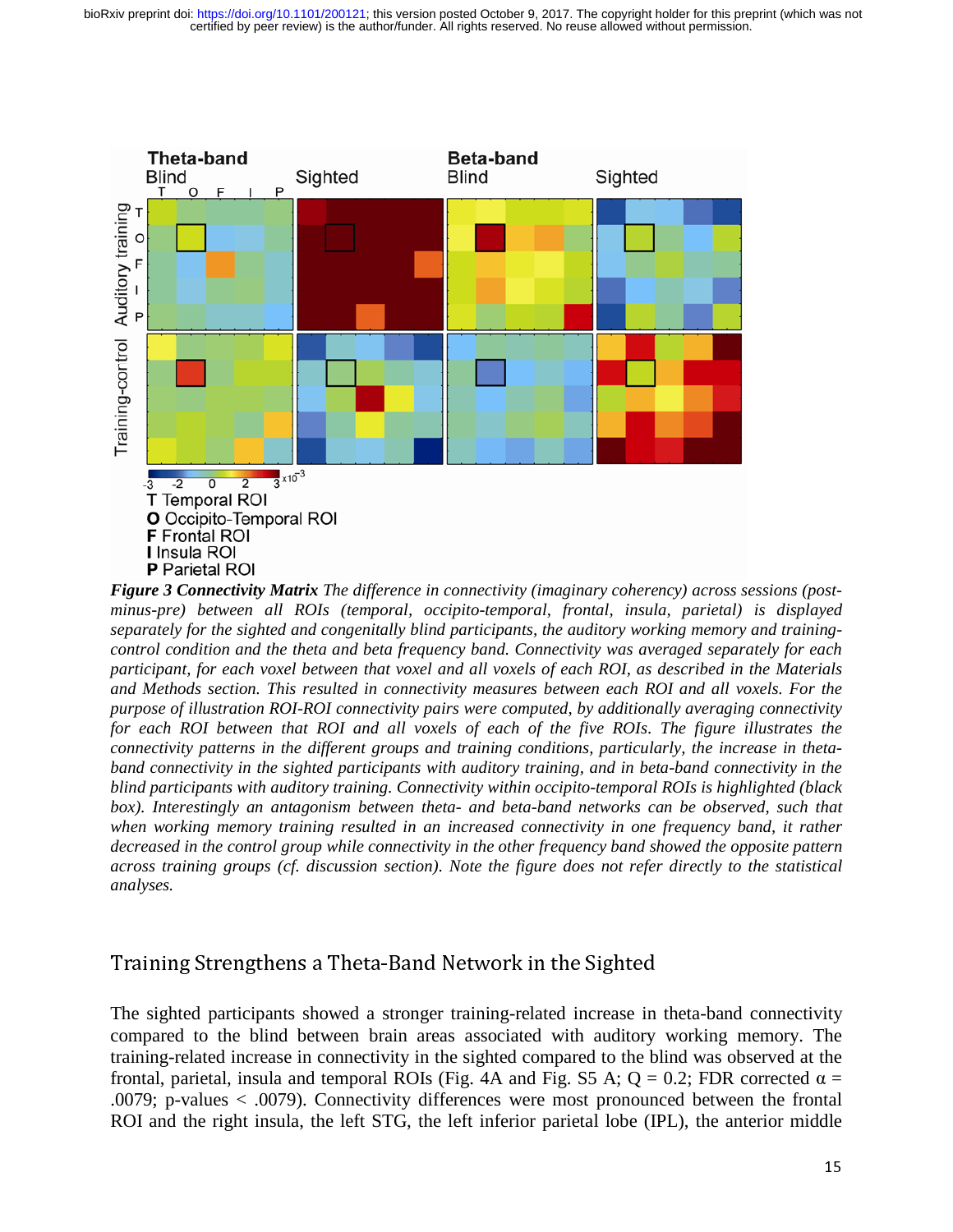temporal gyrus (MTG), and parts of left V1; between the parietal ROI and the left IFG and MFG, and the anterior MTG; between the insula ROI and right MTL, the left IPG the left posterior STG and STS, and left V1; and between the temporal ROI and IFG, and anterior MTG. There were no effects at the occipito-temporal ROI (p-values  $\geq .0081$ ).



*Figure 4 Increased Theta-Band Connectivity in the Sighted (A) Sighted participants showed increased training-related connectivity (AT, auditory training; C, control condition) in the theta-band compared to the congenitally blind between the frontal, parietal, insula, and temporal ROIs (displayed in dark transparent gray) and the voxels displayed in color. Each row shows effects for the ROI labeled on the left. Note that cold colors highlight connectivity increases in the sighted compared to the congenitally blind. (B) In sighted participants working memory training with voices increased connectivity across sessions in the theta-band between the insula ROI (displayed in dark transparent gray; labeled on the left) and the voxels displayed in color compared to the training-control condition. Higher connectivity increases in the working memory training with voices compared to the training-control condition are displayed in red. In (A-B) connectivity differences are displayed as z-scores. (C) The distribution of participants connectivity values is plotted on the right. The post-minus-pre difference in connectivity (imagC) at each ROI, averaged across voxels with significant effect, is plotted separately for the auditory training condition (black circles) and the control condition (red circles), for the sighted and blind participants respectively. The mean connectivity difference of each training condition is displayed as dashed line. Note that several data points are plotted offset with the value displayed at the y-axis.* 

In an analysis of theta-, beta- and gamma-band connectivity in the sighted we confirmed that the observed changes were due to training-related connectivity increases across sessions in the sighted participants. The sighted participants with working memory training with voices showed a stronger increase in theta-band connectivity across sessions compared to participants in the training-control condition (Fig. 4B; Q = 0.2; FDR corrected  $\alpha$  = .0018; all *p*-values < .0018; Fig. 3) between the insula ROI and the right anterior MTG, the right IFG, the left STG, and parts of visual cortex. In the sighted participants, there were no significant differences at any other ROI (frontal: p-values  $\geq .0019$ ; parietal: p-values  $\geq .0019$ ; temporal: p-values  $\geq .0019$ ; occipito-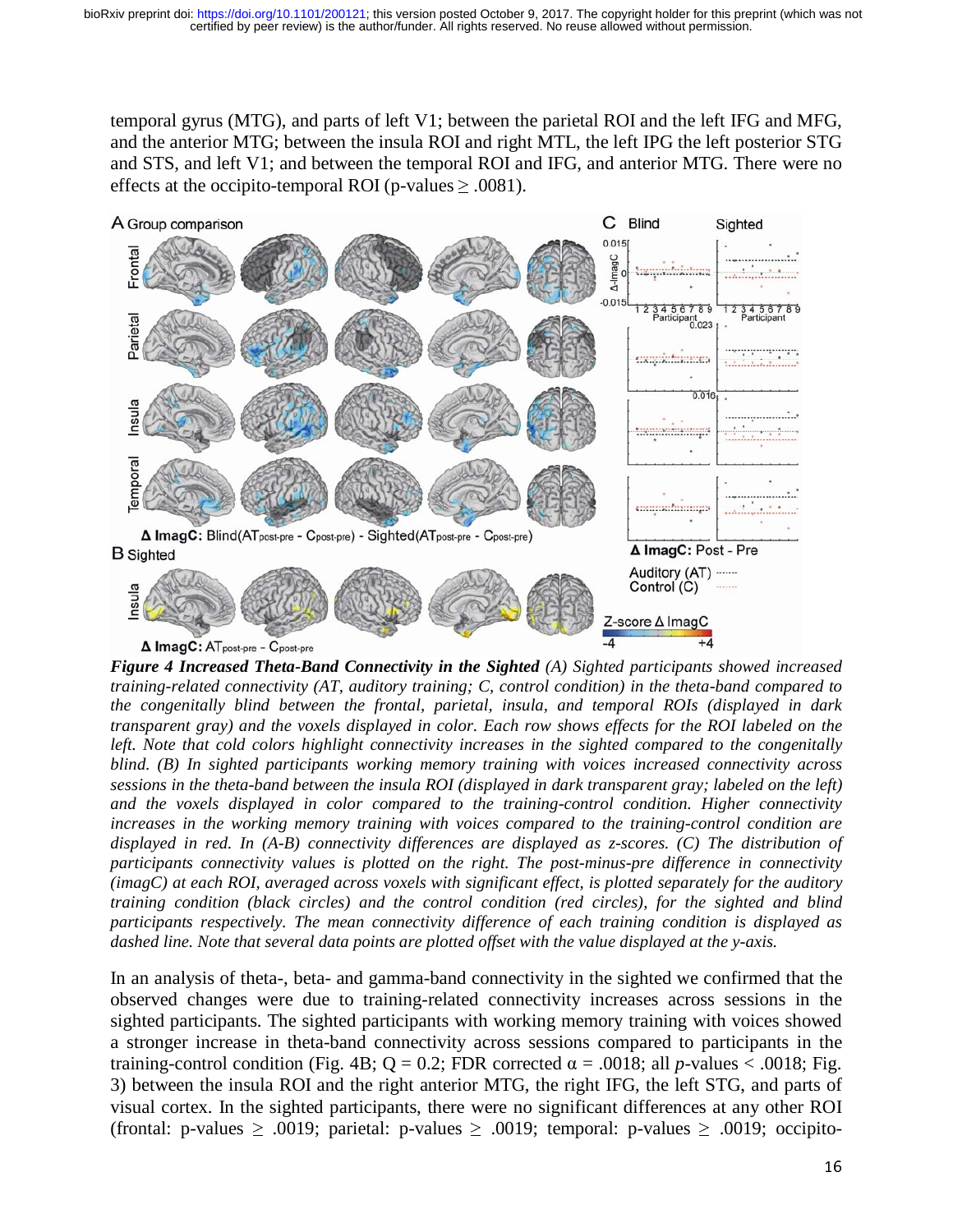temporal: p-values  $\geq$  .0019), or in beta- and gamma-band (beta-band: frontal: p-values  $\geq$  .0020; insula: p-values  $\geq .0020$ ; parietal: p-values  $\geq .0022$ ; temporal: p-values  $\geq .0025$ ; occipitotemporal: p-values  $\geq .0020$ ; gamma-band: frontal: p-values  $\geq .0787$ ; insula: p-values  $\geq .0403$ ; parietal: p-values  $\geq .0343$ ; temporal: p-values  $\geq .0532$ ; occipito-temporal: p-values  $\geq .1669$ ) connectivity across sessions between participants of the auditory working memory training vs. control condition.

In sum, working memory training with voices strengthened a theta-band auditory working memory network in the sighted.

# Local Activity was not Affected by Working Memory Training

Besides large-scale connectivity, working memory training with voices might impact local activity within areas relevant for working memory processing differently in blind and sighted participants. However, we did not find working memory training-related power differences between the congenitally blind and sighted at any frequency band  $(Q = 0.2$ ; all frequency bands FDR corrected  $\alpha = .0001$ ; theta-band: all p-values  $\ge .0012$ ; beta-band: all p-values  $\ge .0061$ ; gamma-band: all p-values  $\geq$  .0002), and no working memory training effects on power in any group  $(Q = 0.2)$  (for a ROI specific analysis: Fig. S4 A, Fig. S4 B). An inspection of the overall power-spectrum (averaged across voxels, pre and post training sessions and training conditions) shows reduced alpha-band power in the congenitally blind compared to the sighted participants (Fig. S2 A). Reduced alpha-band power in the blind across visual cortex is a well-known finding (Noebels et al. 1978; Kriegseis et al. 2006; Hawellek et al. 2013) that has been related to atrophy of the geniculocortical tracts (Shimony et al. 2006; Hawellek et al. 2013). The reduced alphaband power, however, was not specific to working memory training in our study (Fig. S2 B).

### Working Memory Network Differences Prior to the Training

In our study, we used a working memory training paradigm to induce neuroplasticity and test differences in the formation of new networks in congenitally blind and sighted individuals. However, differences in working memory networks between the groups might have existed prior to the training due to long-term plasticity following early visual deprivation, and the training might have enhanced these differences. We tested this in an analysis where differences in theta-, beta- and gamma-band connectivity and power between blind and sighted participants in the pretraining 2-back session (contrasted with resting state data recorded at the beginning of the first MEG session) were compared. The analyses showed no significant effects, using the rigorous control for multiple comparisons. As these analyses were thought of as follow-up exploratory analyses, however, we performed another set of tests with a more liberal control for multiplecomparison of voxels at each ROI. The blind participants showed reduced theta-band connectivity compared to the sighted between the insula ROI and the IFG, the STG and pre- and post-central areas (Q = 0.2; FDR corrected  $\alpha$  = .0298; p-values < .0298; Fig. S3 A). There were no differences at any other ROI (Q = 0.2; frontal: FDR corrected  $\alpha$  = .0057; p-values > .0057; auditory: FDR corrected  $\alpha = .0023$ ; p-values > .0023; occipito-temporal and parietal: FDR corrected  $α = .0001$ ; p-values > .0086) or frequency-band (beta-band:  $Q = 0.2$ ; FDR corrected α = .0001; frontal: p-values  $\geq$  .0065; insula: p-values  $\geq$  .0003; parietal: p-values  $\geq$  .0004; temporal and occipito-temporal: p-values > .0001; gamma-band:  $Q = 0.2$ ; FDR corrected  $\alpha = .0001$ ; frontal: p-values > .0001; insula: p-values  $\geq$  .0026; parietal: p-values  $\geq$  .0014; temporal: p-values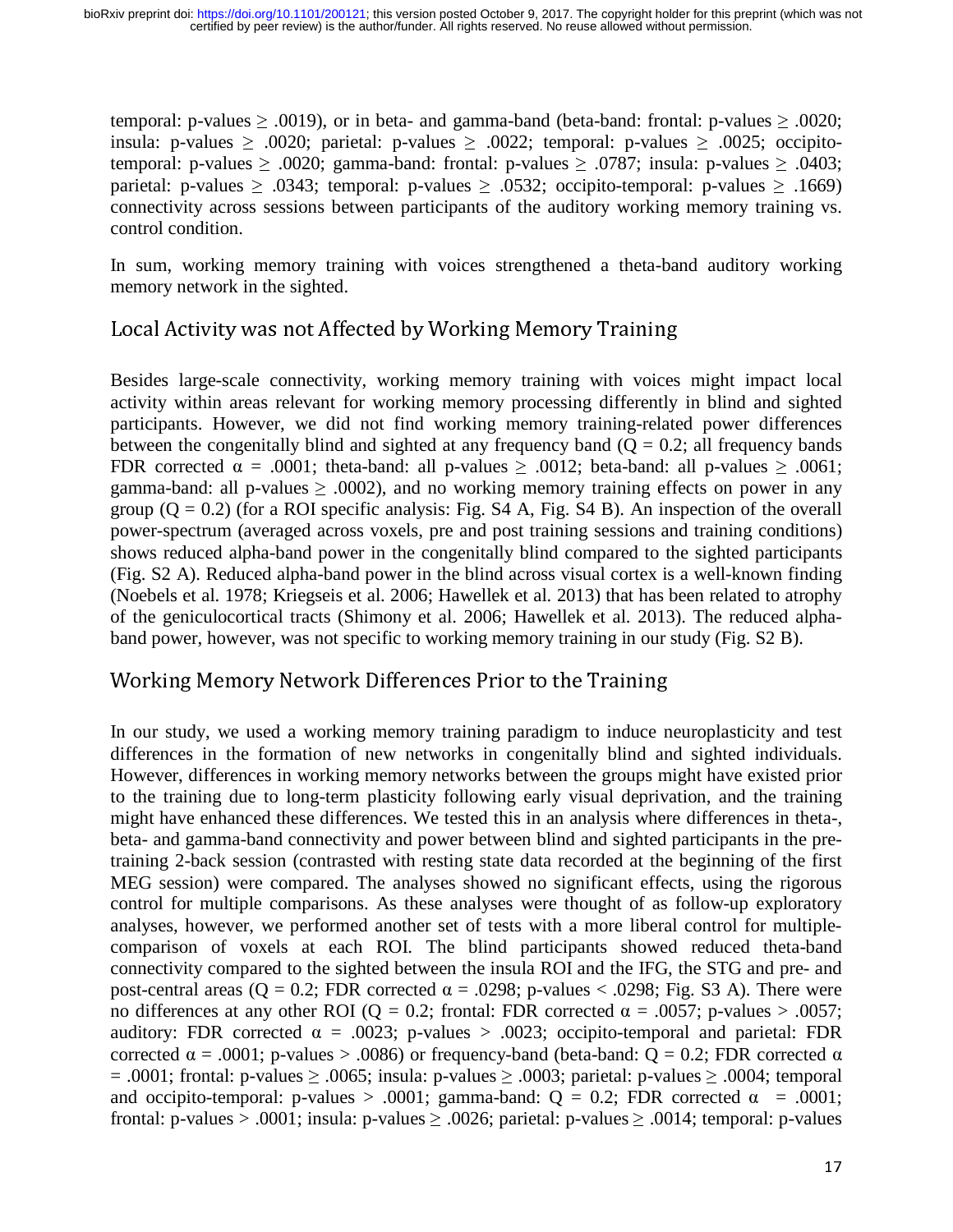$\geq$  .0037; occipito-temporal: p-values  $\geq$  .0101) and no differences in power (beta- and gammaband:  $Q = 0.2$ ; FDR corrected  $\alpha = .0001$ ; beta-band: p-values  $\ge .0007$ ; gamma-band: p-values  $>$ .0001) (for between group differences in the resting state data: Fig. S3 B, C).

These findings suggest that differences in theta-band working memory networks between congenitally blind and sighted participants were partly present prior to the training, while differences in beta-band networks were largely established during the training.

### **Discussion**

The goal of this study was to extend previous reports on visual cortex activation during nonvisual tasks in congenitally blind individuals by providing insights into the mechanisms underlying crossmodal neuroplasticity. We demonstrated a frequency-specific integration of visual cortex into task-specific networks in congenitally blind individuals during the performance of a working memory task with voices (Fig. 5). Working memory training with voices increased beta-band connectivity between visual cortex and brain areas associated with auditory working memory in congenitally blind adults. Visual cortex, furthermore, seems to be integrated in a functionally specific manner, particularly involving the right fusiform face area (Renier et al. 2014). Crucially, working memory training altered spectro-temporal characteristics of the networks differently in the blind (beta-band) and the sighted (theta-band), possibly reflecting a shift in the relative contribution of feedforward and feedback communication within the working memory network of blind individuals (Schmiedt et al. 2014; Bastos et al. 2015).



**Figure 5** *Schematic of the Networks Affected by Working Memory Training Connectivity increases due to working memory training were observed in the theta-band for sighted and in the beta-band for congenitally blind participants. All regions of interest (ROIs) that showed significant changes in connectivity to other brain areas (indicated by arrows) in the analysis of training-related differences between congenitally blind and sighted participants are displayed in dark blue. ROIs that did not show effects are shown in light blue.*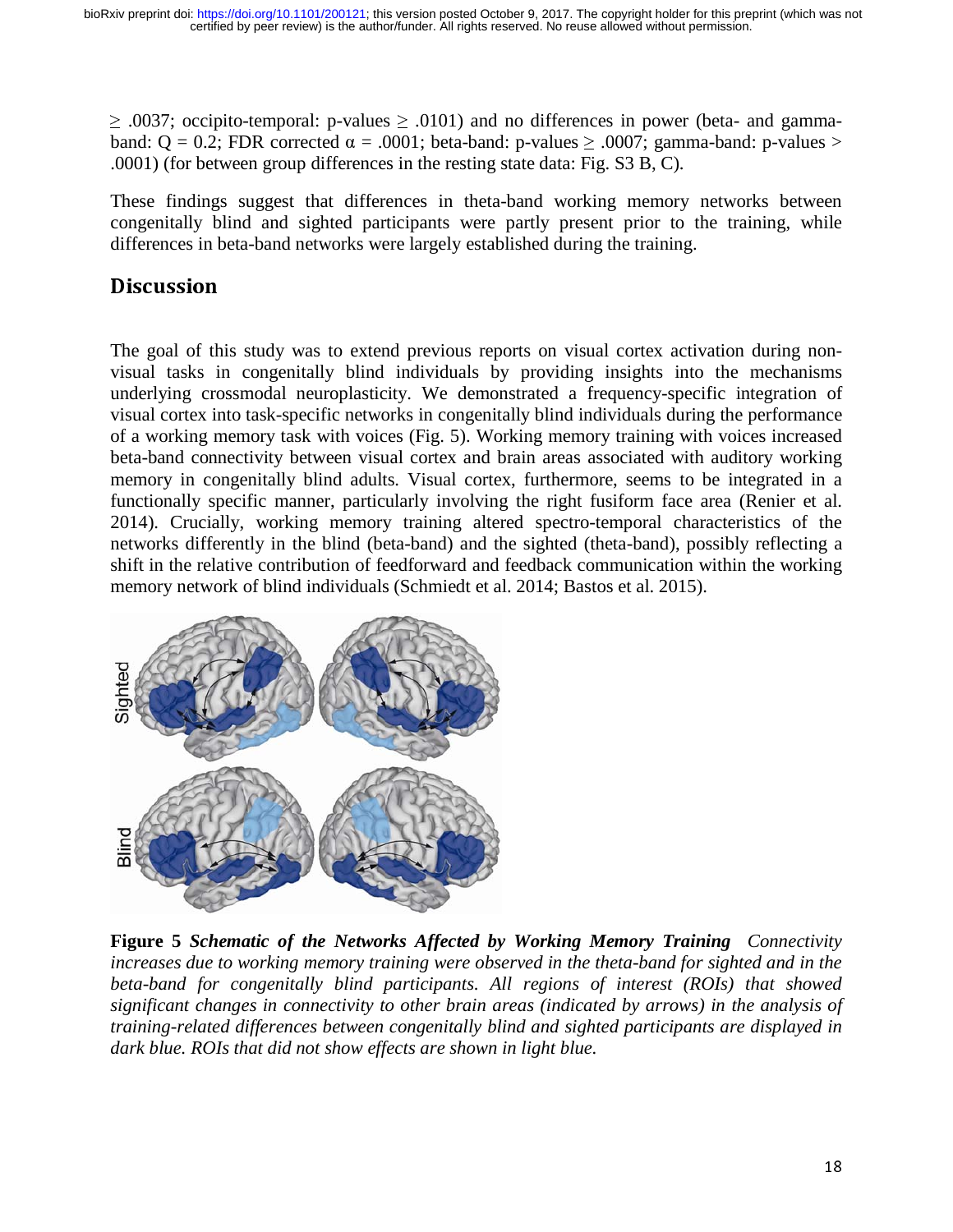In both blind and sighted participants working memory training affected brain areas typically associated with auditory working memory processing, such as the ventrolateral prefrontal cortex (Plakke et al. 2015; Cohen et al. 2014; Plakke and Romanski 2014), the inferior parietal cortex (Jonides et al. 1998; Owen et al. 2005), the insula (Koelsch et al. 2009; Huang et al. 2013) and the auditory cortex (Bancroft et al. 2014). The inferior frontal gyrus, the superior temporal sulcus and the insular cortex have been previously shown to interact during voice identity processing (McGettigan et al. 2013), suggesting that in the present study blind and sighted participants recruited a working memory network specific to voice recognition. In the sighted participants working memory training with voices increased connectivity between these brain areas, possibly indicating a strengthening of or a higher processing efficiency within the task-relevant working memory network (Kelly and Garavan 2005).

Crucially, congenitally blind participants compared to the sighted showed a stronger trainingrelated increase in connectivity between the visual cortex, including the right fusiform face area, and brain areas of the task-associated working memory network. The findings extend results from previous fMRI studies that described activation of fronto-parietal brain areas during working memory processing in congenitally blind and sighted individuals, while visual cortex was additionally activated in the blind (Amedi et al. 2003; Park et al. 2011; Deen et al. 2015). Note, that although the spatial resolution of source reconstruction in MEG is limited, our findings are in line with previous fMRI research. Previous fMRI studies found increased activation of the right fusiform face area (Hölig et al. 2014), an area particularly involved in the visual processing of faces (Kanwisher et al. 1997), as well as increased activation of the left STS and bilateral fusiform gyrus (Gougoux et al. 2009) in congenitally blind individuals during voice recognition. Both, voices and faces are highly familiar stimuli that convey human characteristics highly relevant for our everyday life. Crossmodal face-voice priming studies have shown that healthy sighted individuals are able to combine identity information from faces and voices (Ellis et al. 1997). Multisensory audiovisual integration areas, particularly involving the STS but additionally the posterior cingulate cortex, might provide *person identity nodes* (Campanella and Belin 2007). Furthermore, brain areas involved in multisensory processing could affect unisensory face and voice processing areas through top-down control, or direct coupling between unisensory areas (Campanella and Belin 2007). Evidence for a direct connection between unisensory areas comes from research that shows increased functional connectivity between face- (fusiform face area) and voice-selective areas (along anterior STS; Belin et al. 2000, 2004) for familiar compared to unfamiliar voices or when face-voice associations are learned (Kriegstein et al. 2005; Campanella and Belin 2007). Our finding of training-related increased connectivity between auditory and visual areas in the congenitally blind might indicate unmasking or strengthening of cross-modal connections that are only used under certain conditions in sighted humans, that is, when faces and voices are associated (Pascual-Leone et al. 2005). Actually, in the current study, in the sighted connectivity increased between small parts of the visual cortex and the frontal and insular cortex (Fig. 4A and B). A possibility is that the blindfolding of sighted participants in our study might have resulted in visual cortex recruitment (Schlaug et al. 2000; Merabet et al. 2008). Importantly, our findings show that working memory training resulted in a significantly higher increase of visual cortex connectivity in the congenitally blind compared to the sighted participants, which was specific to the working memory task with voices.

Furthermore, working memory training effects had different spectro-temporal profiles in congenitally blind (beta-band) and sighted (theta-band) participants, suggesting different dynamics of network communication. Both theta- and beta-band oscillations, supposedly, play a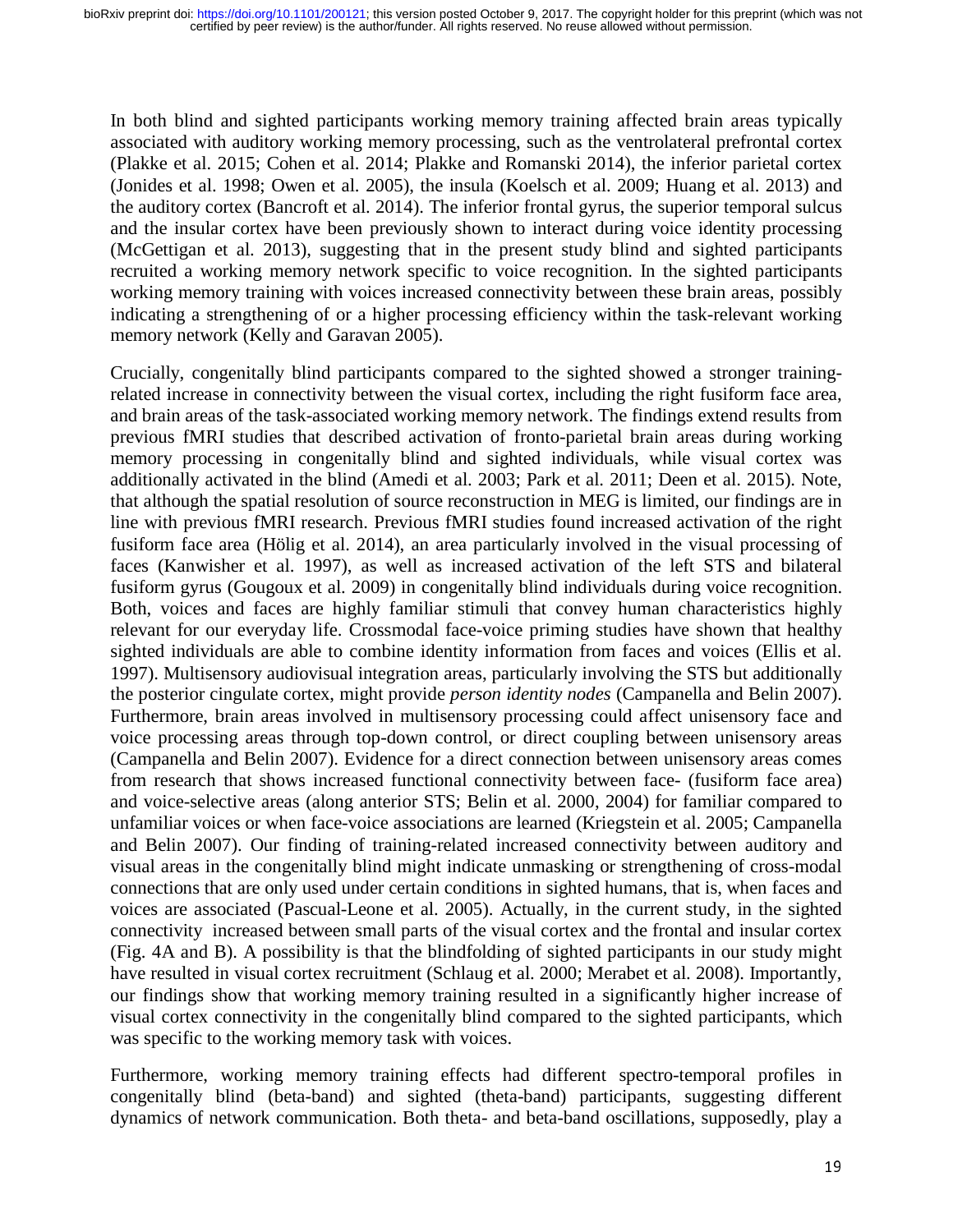role in large-scale cortical connectivity (Varela et al. 2001). In the current study working memory training overall had more pronounced effects on large-scale connectivity compared to local activations reflected in oscillatory power. Overall, data from an exceptionally high number of congenitally blind individuals was included in this study ( $n = 27$ ), however, note that although common for this type of investigation, a rather small number of participants was included in each condition  $(n = 9)$ , possibly reducing the statistical power of our analyses, and also contributing to the lack of findings on local activations. Theta-band oscillations have been ascribed a role for the maintenance of multiple sequential items in working memory (Roux and Uhlhaas 2014). Thetaband connectivity recorded during resting state EEG has been shown to be altered by working memory training (Langer et al. 2013), while connectivity (degree centrality) decreased anteriorly (prefrontal, premotor, right enthorinal cortex) and increased posteriorly (parietal, right superior temporal gyrus, left inferior frontal gyrus, insular cortex). Similarly, beta-band oscillations have been suggested to have a particular role in working memory maintenance processes (Engel and Fries 2010; Kopell et al. 2011; Weiss and Mueller 2012), and fronto-parietal beta-band connectivity has been shown to be altered by working memory training (Astle et al. 2015). In the current study, we found no evidence that the differences in the spectro-temporal profile of the working memory networks in congenitally blind and sighted participants, relate to differences in working memory performance or learning behavior in the 2-back task. Another possibility is that congenitally blind individuals apply different working memory strategies, resulting in the different spectro-temporal profile of the networks. Crucially, in the current study, we found no differences in the reported strategies (Table S3; Supporting Information).

We propose that the different spectral profiles observed in sighted and blind individuals arose from changes in the functional architecture of working memory networks in the congenitally blind, due to the integration of visual cortex into existing networks. Whether, the changes in functional architecture are directly related to structural changes, that is, whether new connections were build or rather old connections were reconfigured to form new functional networks, requires further investigations. Importantly, our paradigm benefits from a within-subject normalization (analyses of changes across pre-post sessions), which reduces the impact of task unrelated anatomical differences between groups on our findings. One possibility is that the different spectro-temporal profile in the blind and the sighted reflect differences in the relative contribution of neural feedforward and feedback communication within the working memory networks. Feedback communication in the infragranular layers of visual cortex of macaque monkey has been shown to occur in the beta-band, while activity in the theta- and gamma-band was involved in feedforward communication in supragranular layers of visual cortex, as measured with LFPs (Schmiedt et al. 2014; Bastos et al. 2015) (for similar findings in human auditory cortex: Fontolan et al. 2014). Crucially, resecting a portion of V1 in macaque monkey resulted in a release of the beta-band suppression in V4, and thus, increased beta-band activity (LFP) during visual stimulation (Schmiedt et al. 2014). A possibility is that changes in the thalamo-cortical connections to V1 in congenitally blind (Ptito et al. 2008), results in increased beta-band activity, affecting the spectro-temporal profile of auditory working memory networks in the congenitally blind. Note that visual inspection suggests an antagonism between theta- and beta-band networks (Fig. 3), such that when working memory training resulted in an increased connectivity in one frequency band, it rather decreased in the control group while connectivity in the other frequency band showed the opposite pattern across training groups. This pattern of increased and decreased connectivity differed between the congenitally blind and sighted group. This dissociation suggests that working memory training resulted at the same time in enhancement and suppression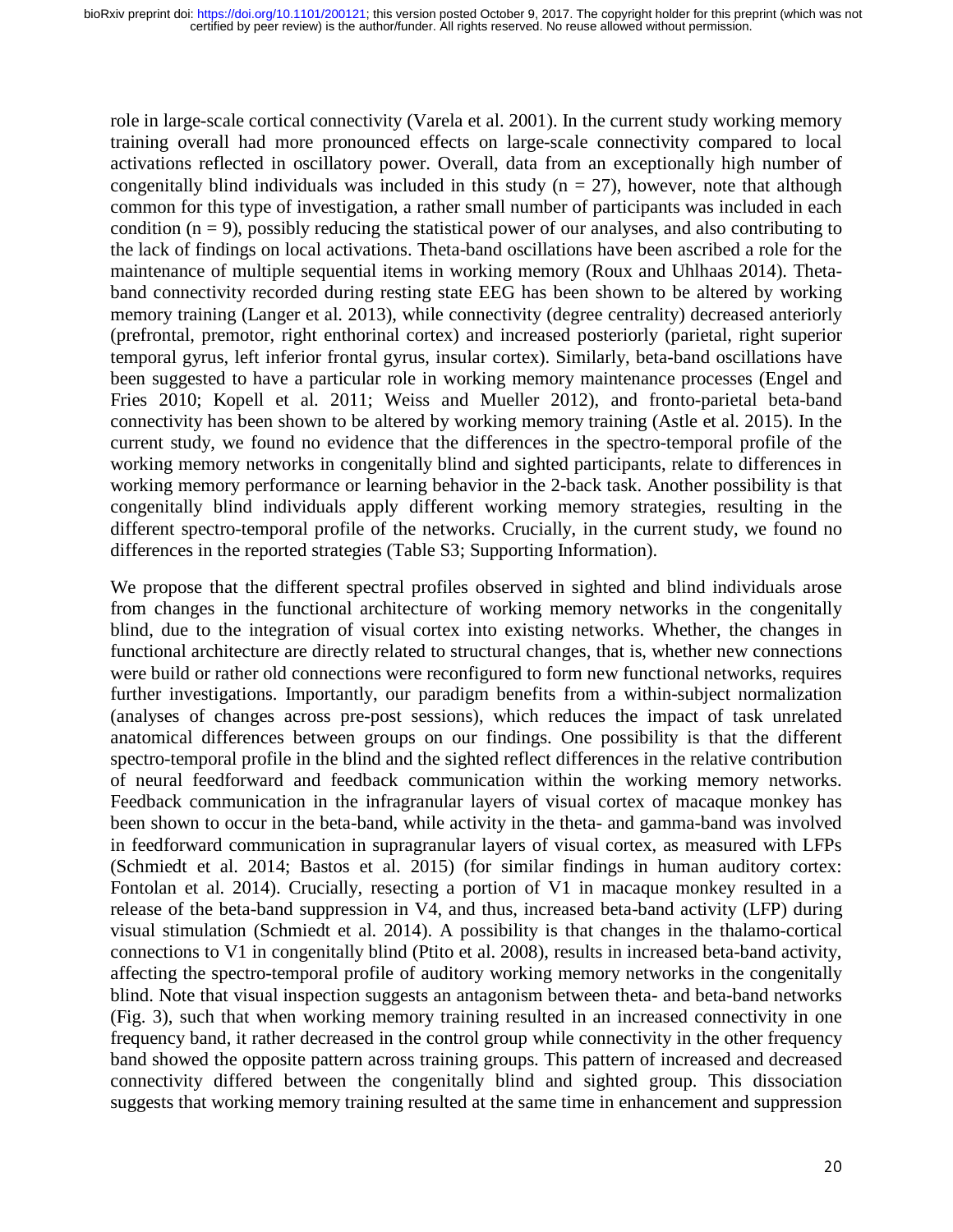of distinct (theta- and beta-band) networks in the congenitally blind and sighted individuals. Further research, however, is required to better understand this effect.

In conclusion, our study provides novel evidence that congenital visual deprivation alters largescale interactions of working memory related neural networks. In congenitally blind participants, parts of visual cortex were integrated into an auditory working memory network following a working memory training with auditory stimuli. Different spectral characteristics of networks in congenitally blind compared to sighted adults might indicate different neural coupling mechanisms, reflecting a change in the distribution of feedforward and feedback communication due to the integration of visual cortex into functional networks in the blind.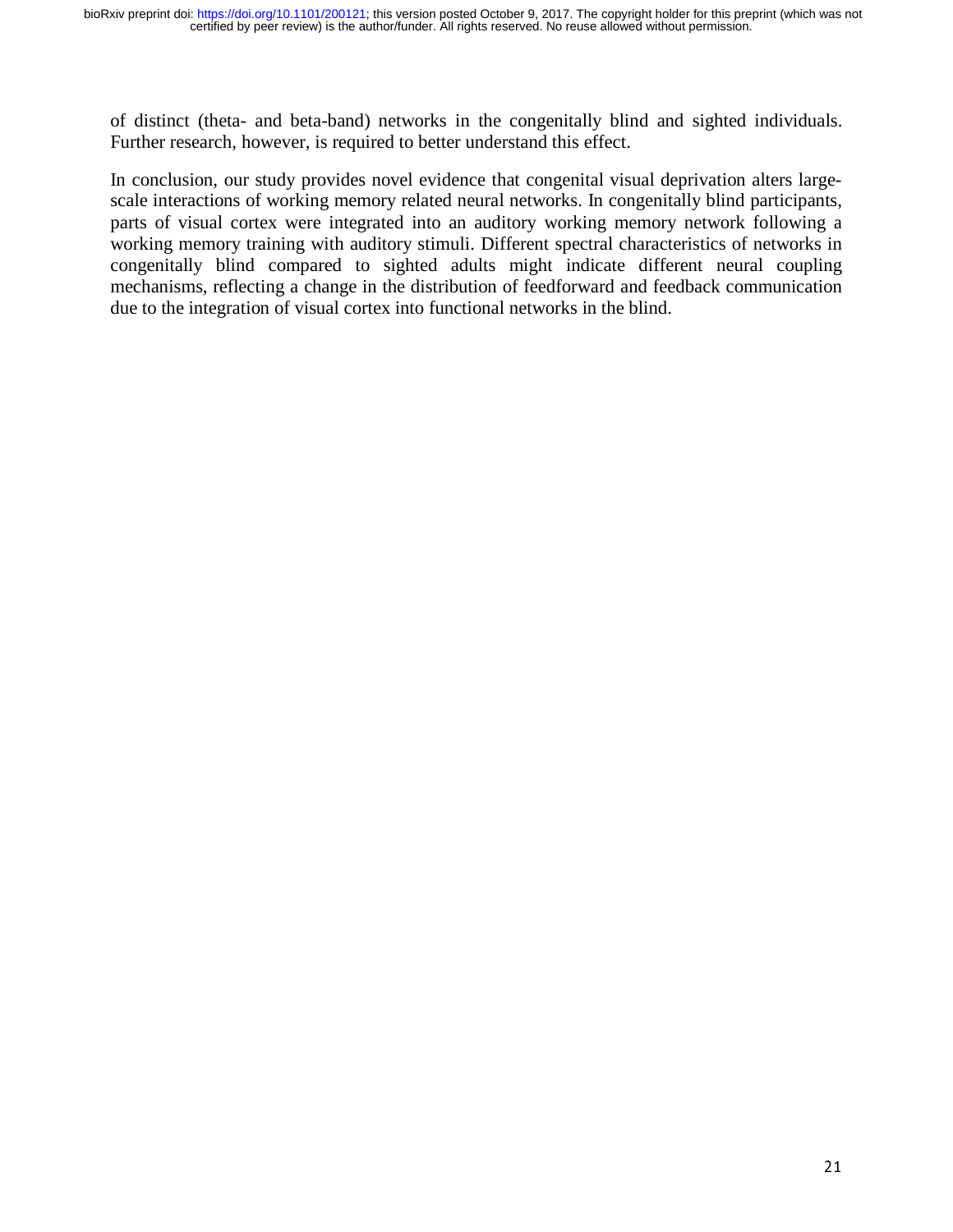# Abbreviations

CRR: correct rejection rate; Cs: cross-spectra; FDR: False discovery rate; FFA: fusiform face area; fMRI: functional magnetic resonance imaging; hMT+/V5: occipital-temporal-parietal junction (human correlate of macaque middle temporal visual area); HR: hitrate; IFG: inferior frontal gyrus; HSWBS: Habituelle Subjektive Wohlbefindens Skala; IPC: inferior parietal cortex; IPG: inferior parietal gyrus; IPL: inferior parietal lobe; ITI: inter-trial interval; ITL: inferior temporal lobe; LFP: local field potential; MEG: magnetoencephalography; MFG: middle frontal gyrus; MNI: Montreal Neurological Institute; MTG: middle temporal gyrus; Pow: power; PSQ-20: Perceived Stress Questionnaire; ROI: regions of interest; SD: standard deviation; STG: right superior temporal gyrus; STS: anterior superior temporal sulcus; VLMT: Verbaler Lern- und Merkfähigkeitstest.

# Acknowledgements

We want to thank Malte Sengelmann for technical support, Till R. Schneider and Georgios Michalareas for methodological advice and Mirja Biewener, and Constanze Mahnert for assistance with the experiment conduction.

# Funding

This research was supported by the DFG (SFB936/B2/A3/Z3), by the EU (ERC-2010-AdG-269716) and by the Landsforschungsförderung Hamburg (CROSS, FV25).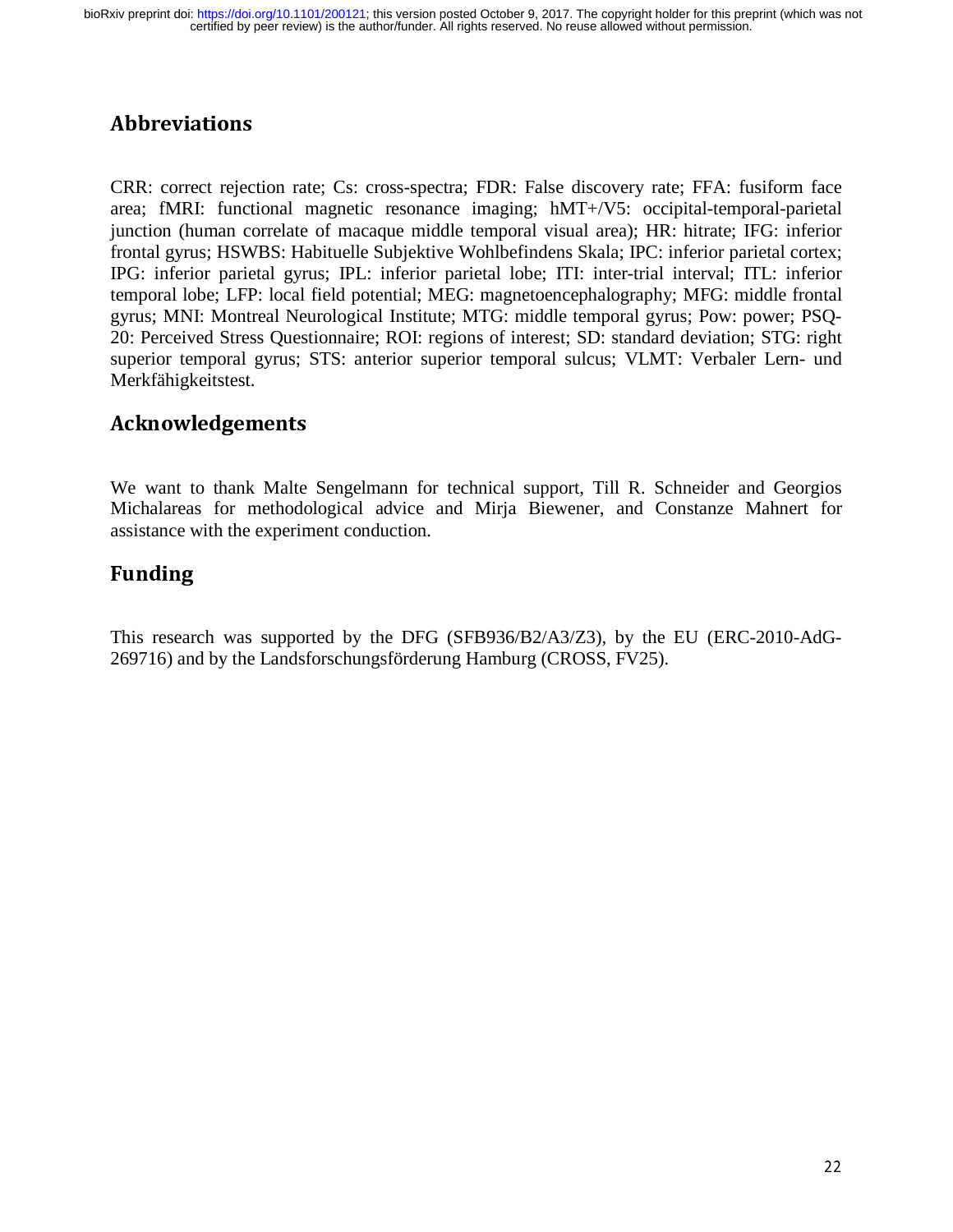### References

- Amedi A, Floel A, Knecht S, Zohary E, Cohen LG. 2004. Transcranial magnetic stimulation of the occipital pole interferes with verbal processing in blind subjects. Nat Neurosci. 7:1266–1270.
- Amedi A, Raz N, Azulay H, Malach R, Zohary E. 2010. Cortical activity during tactile exploration of objects in blind and sighted humans. Restor Neurol Neurosci. 28:143–156.
- Amedi A, Raz N, Pianka P, Malach R, Zohary E. 2003. Early "visual" cortex activation correlates with superior verbal memory performance in the blind. Nat Neurosci. 6:758–766.
- Amedi A, Stern WM, Camprodon JA, Bermpohl F, Merabet L, Rotman S, Hemond C, Meijer P, Pascual-Leone A. 2007. Shape conveyed by visual-to-auditory sensory substitution activates the lateral occipital complex. Nat Neurosci. 10:687–689.
- Astle DE, Barnes JJ, Baker K, Colclough GL, Woolrich MW. 2015. Cognitive training enhances intrinsic brain connectivity in childhood. J Neurosci. 35:6277–6283.
- Baddeley A. 2012. Working Memory: Theories, models, and controversies. Annu Rev Psychol. 63:1–29.
- Baddeley AD, Hitch GJ. 1974. Working memory. Psychol Learn Motiv. 8:47–89.
- Bancroft TD, Hockley WE, Servos P. 2014. Does stimulus complexity determine whether working memory storage relies on prefrontal or sensory cortex? Atten Percept Psychophys. 76:1954–1961.
- Bastian C von, Oberauer K. 2013. Effects and mechanisms of working memory training: a review. Psychol Res. 1–18.
- Bastos AM, Vezoli J, Bosman CA, Schoffelen J-M, Oostenveld R, Dowdall JR, De Weerd P, Kennedy H, Fries P. 2015. Visual areas exert feedforward and feedback influences through distinct frequency channels. Neuron. 85:390–401.
- Belin P, Fecteau S, Bédard C. 2004. Thinking the voice: neural correlates of voice perception. Trends Cogn Sci. 8:129–135.
- Belin P, Zatorre RJ, Lafaille P, Ahad P, Pike B. 2000. Voice-selective areas in human auditory cortex. Nature. 403:309–312.
- Buonomano DV, Merzenich MM. 1998. Cortical plasticity: from synapses to maps. Annu Rev Neurosci. 21:149–186.
- Campanella S, Belin P. 2007. Integrating face and voice in person perception. Trends Cogn Sci. 11:535–543.
- Cohen JR, Sreenivasan KK, Esposito M D'. 2014. Correspondence between stimulus encodingand maintenance-related neural processes underlies successful working memory. Cereb Cortex. 24:593–599.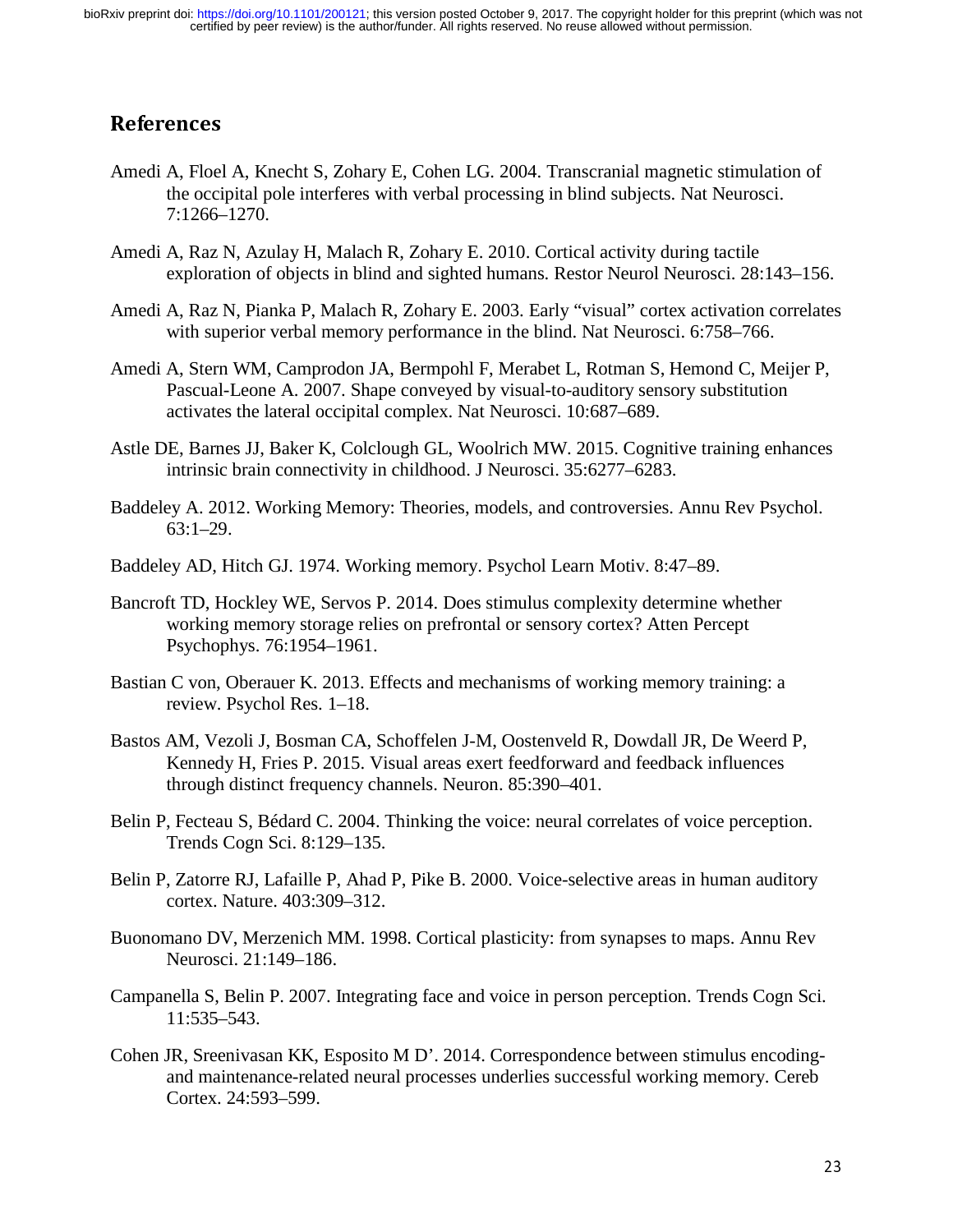- Collignon O, Voss P, Lassonde M, Lepore F. 2009. Cross-modal plasticity for the spatial processing of sounds in visually deprived subjects. Exp Brain Res. 192:343–358.
- Cowan N. 1995. Attention and Memory. Oxford University Press.
- Curtis CE, Esposito M D'. 2003. Persistent activity in the prefrontal cortex during working memory. Trends Cogn Sci. 7:415–423.
- Dalbert C. 1992. Subjektives Wohlbefinden junger Erwachsener: Theoretische und empirische Analysen der Struktur und Stabilität. [Young adults' subjective well-being: Theoretical and empirical analyses of its structure and stability.]. Z Für Differ Diagn Psychol. 13:207–220.
- Deen B, Saxe R, Bedny M. 2015. Occipital cortex of blind individuals is functionally coupled with executive control areas of frontal cortex. J Cogn Neurosci.  $1-15$ .
- Ellis HD, Jones DM, Mosdell N. 1997. Intra- and inter-modal repetition priming of familiar faces and voices. Br J Psychol Lond Engl 1953. 88 ( Pt 1):143–156.
- Engel AK, Fries P. 2010. Beta-band oscillations signalling the status quo? Curr Opin Neurobiol, Cognitive neuroscience. 20:156–165.
- Engel AK, Fries P, Singer W. 2001. Dynamic predictions: Oscillations and synchrony in topdown processing. Nat Rev Neurosci. 2:704–716.
- Engel AK, König P, Kreiter AK, Schillen TB, Singer W. 1992. Temporal coding in the visual cortex: new vistas on integration in the nervous system. Trends Neurosci. 15:218–226.
- Engel AK, Singer W. 2001. Temporal binding and the neural correlates of sensory awareness. Trends Cogn Sci. 5:16–25.
- Esposito M D', Postle BR. 2015. The cognitive neuroscience of working memory. Annu Rev Psychol. 66:115–142.
- Ewald A, Marzetti L, Zappasodi F, Meinecke FC, Nolte G. 2012. Estimating true brain connectivity from EEG/MEG data invariant to linear and static transformations in sensor space. NeuroImage. 60:476–488.
- Fliege H, Rose M, Arck P, Walter OB, Kocalevent R-D, Weber C, Klapp BF. 2005. The Perceived Stress Questionnaire (PSQ) reconsidered: validation and reference values from different clinical and healthy adult samples. Psychosom Med. 67.
- Fontolan L, Morillon B, Liegeois-Chauvel C, Giraud A-L. 2014. The contribution of frequencyspecific activity to hierarchical information processing in the human auditory cortex. Nat Commun. 5.
- Friederici AD, Singer W. 2015. Grounding language processing on basic neurophysiological principles. Trends Cogn Sci. 19:329–338.
- Genovese CR, Lazar NA, Nichols T. 2002. Thresholding of statistical maps in functional neuroimaging using the false discovery rate. NeuroImage. 15:870–878.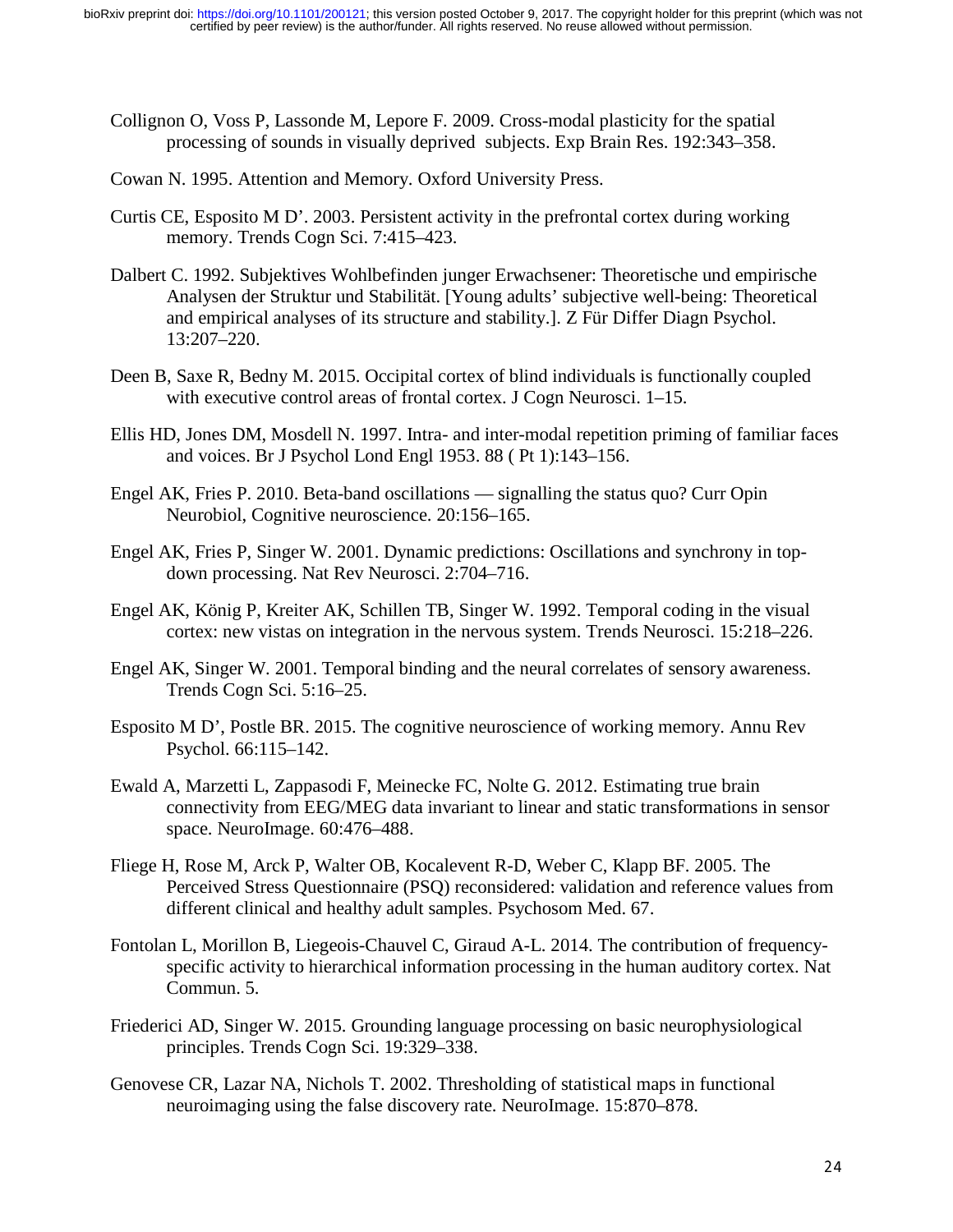- Gougoux F, Belin P, Voss P, Lepore F, Lassonde M, Zatorre RJ. 2009. Voice perception in blind persons: A functional magnetic resonance imaging study. Neuropsychologia. 47:2967– 2974.
- Gougoux F, Zatorre RJ, Lassonde M, Voss P, Lepore F. 2005. A functional neuroimaging study of sound localization: Visual cortex activity predicts performance in early-blind individuals. PLoS Biol. 3:e27.
- Hannagan T, Amedi A, Cohen L, Dehaene-Lambertz G, Dehaene S. 2015. Origins of the specialization for letters and numbers in ventral occipitotemporal cortex. Trends Cogn Sci. in press.
- Hawellek DJ, Schepers IM, Roeder B, Engel AK, Siegel M, Hipp JF. 2013. Altered intrinsic neuronal interactions in the visual cortex of the blind. J Neurosci. 33:17072–17080.
- Hölig C, Föcker J, Best A, Röder B, Büchel C. 2014. Brain systems mediating voice identity processing in blind humans. Hum Brain Mapp. 35:4607–4619.
- Huang S, Seidman LJ, Rossi S, Ahveninen J. 2013. Distinct cortical networks activated by auditory attention and working memory load. NeuroImage. 83:1098–1108.
- Jaeggi SM, Buschkuehl M, Etienne A, Ozdoba C, Perrig WJ, Nirkko AC. 2007. On how high performers keep cool brains in situations of cognitive overload. Cogn Affect Behav Neurosci. 7:75–89.
- Jaeggi SM, Buschkuehl M, Jonides J, Perrig WJ. 2008. Improving fluid intelligence with training on working memory. Proc Natl Acad Sci. 105:6829–6833.
- Jonides J, Schumacher EH, Smith EE, Koeppe RA, Awh E, Reuter-Lorenz PA, Marshuetz C, Willis CR. 1998. The role of parietal cortex in verbal working memory. J Neurosci. 18:5026–5034.
- Jutras MJ, Buffalo EA. 2010. Synchronous neural activity and memory formation. Curr Opin Neurobiol. 20:150–155.
- Kanwisher N, McDermott J, Chun MM. 1997. The fusiform face area: a module in human extrastriate cortex specialized for face perception. J Neurosci Off J Soc Neurosci. 17:4302–4311.
- Kelly AMC, Garavan H. 2005. Human functional neuroimaging of brain changes associated with practice. Cereb Cortex N Y N 1991. 15:1089–1102.
- Klingberg T. 2010. Training and plasticity of working memory. Trends Cogn Sci. 14:317–324.
- Klinge C, Eippert F, Röder B, Büchel C. 2010. Corticocortical connections mediate primary visual cortex responses to auditory stimulation in the blind. J Neurosci. 30:12798–12805.
- Koelsch S, Schulze K, Sammler D, Fritz T, Müller K, Gruber O. 2009. Functional architecture of verbal and tonal working memory: an FMRI study. Hum Brain Mapp. 30:859–873.
- Kopell N, Whittington MA, Kramer MA. 2011. Neuronal assembly dynamics in the beta1 frequency range permits short-term memory. Proc Natl Acad Sci. 108:3779–3784.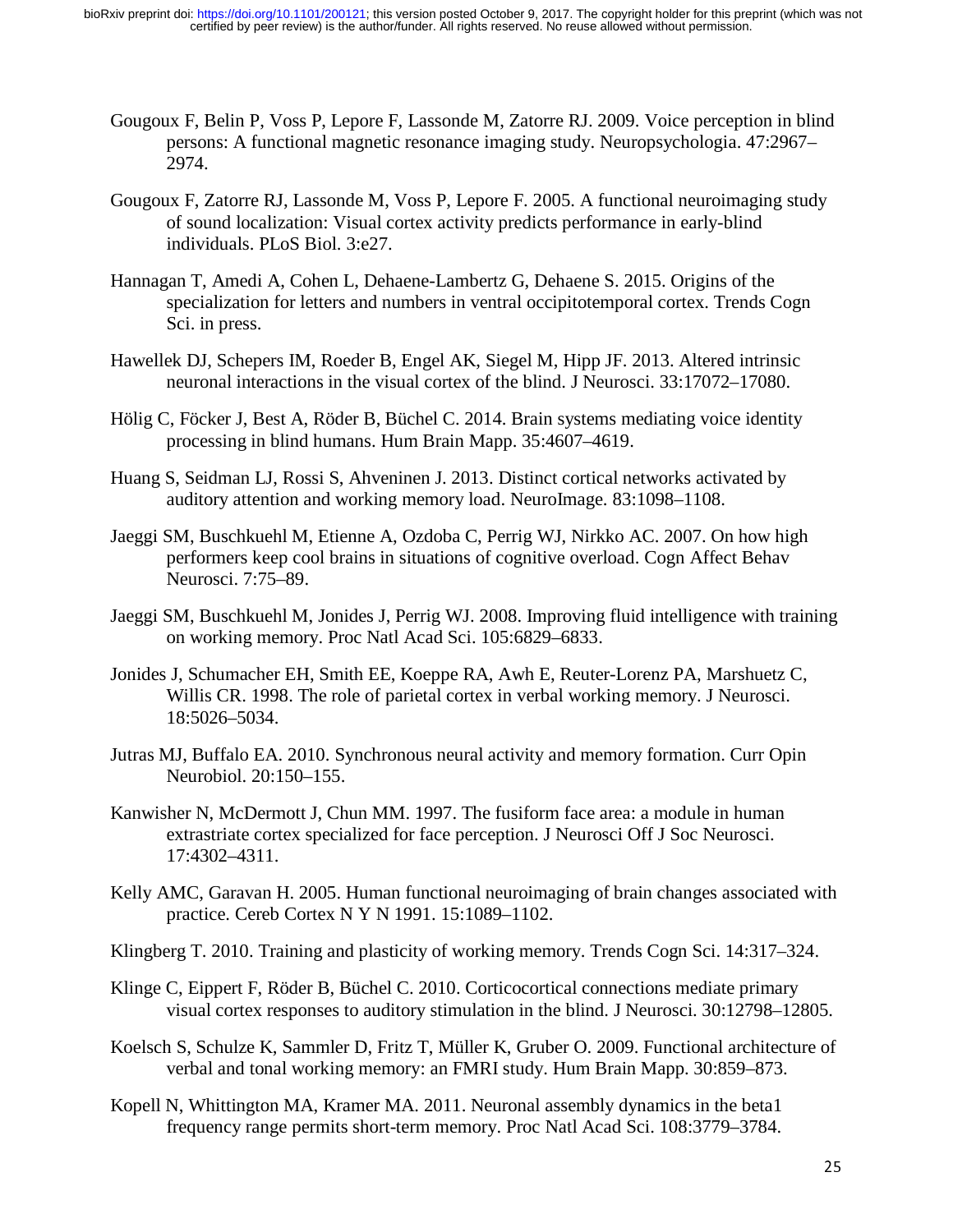- Kriegseis A, Hennighausen E, Rösler F, Röder B. 2006. Reduced EEG alpha activity over parieto-occipital brain areas in congenitally blind adults. Clin Neurophysiol. 117:1560– 1573.
- Kriegstein K von, Kleinschmidt A, Sterzer P, Giraud A-L. 2005. Interaction of face and voice areas during speaker recognition. J Cogn Neurosci. 17:367–376.
- Langer N, Bastian CC von, Wirz H, Oberauer K, Jäncke L. 2013. The effects of working memory training on functional brain network efficiency. Cortex. 49:2424–2438.
- Lazzouni L, Lepore F. 2014. Compensatory plasticity: time matters. Front Hum Neurosci. 8.
- Lehrl S. 2005. Mehrfachwahl-Wortschatz-Intelligenztest MWT-B. 5. unveränderte Aufl. ed. Balingen: Spitta Verlag.
- Levenstein S, Prantera C, Varvo V, Scribano ML, Berto E, Luzi C, Andreoli A. 1993. Development of the perceived stress questionnaire: a new tool for psychosomatic research. J Psychosom Res. 37.
- Liu Y, Yu C, Liang M, Li J, Tian L, Zhou Y, Qin W, Li K, Jiang T. 2007. Whole brain functional connectivity in the early blind. Brain. 130:2085–2096.
- Makeig S, Bell AJ, Jung T-P, Sejnowski TJ. 1996. Independent component analysis of electroencephalographic data. Adv Neural Inf Process Syst. 8:145–151.
- McGettigan C, Eisner F, Agnew ZK, Manly T, Wisbey D, Scott SK. 2013. T'ain't what you say, it's the way that you say it—Left insula and inferior frontal cortex work in interaction with superior temporal regions to control the performance of vocal impersonations. J Cogn Neurosci. 25:1875–1886.
- Merabet LB, Hamilton R, Schlaug G, Swisher JD, Kiriakopoulos ET, Pitskel NB, Kauffman T, Pascual-Leone A. 2008. Rapid and reversible recruitment of early visual cortex for touch. PLoS ONE. 3:e3046.
- Noebels JL, Roth WT, Kopell BS. 1978. Cortical slow potentials and the occipital EEG in congenital blindness. J Neurol Sci. 37:51–58.
- Nolte G. 2003. The magnetic lead field theorem in the quasi-static approximation and its use for magnetoencephalography forward calculation in realistic volume conductors. Phys Med Biol. 48:3637.
- Nolte G, Bai O, Wheaton L, Mari Z, Vorbach S, Hallett M. 2004. Identifying true brain interaction from EEG data using the imaginary part of coherency. Clin Neurophysiol. 115:2292–2307.
- Oberauer K. 2002. Access to information in working memory: exploring the focus of attention. J Exp Psychol Learn Mem Cogn. 28:411–421.
- Oostenveld R, Fries P, Maris E, Schoffelen J-M. 2011. FieldTrip: open source software for advanced analysis of MEG, EEG, and invasive electrophysiological data. Intell Neurosci. 2011:1–9.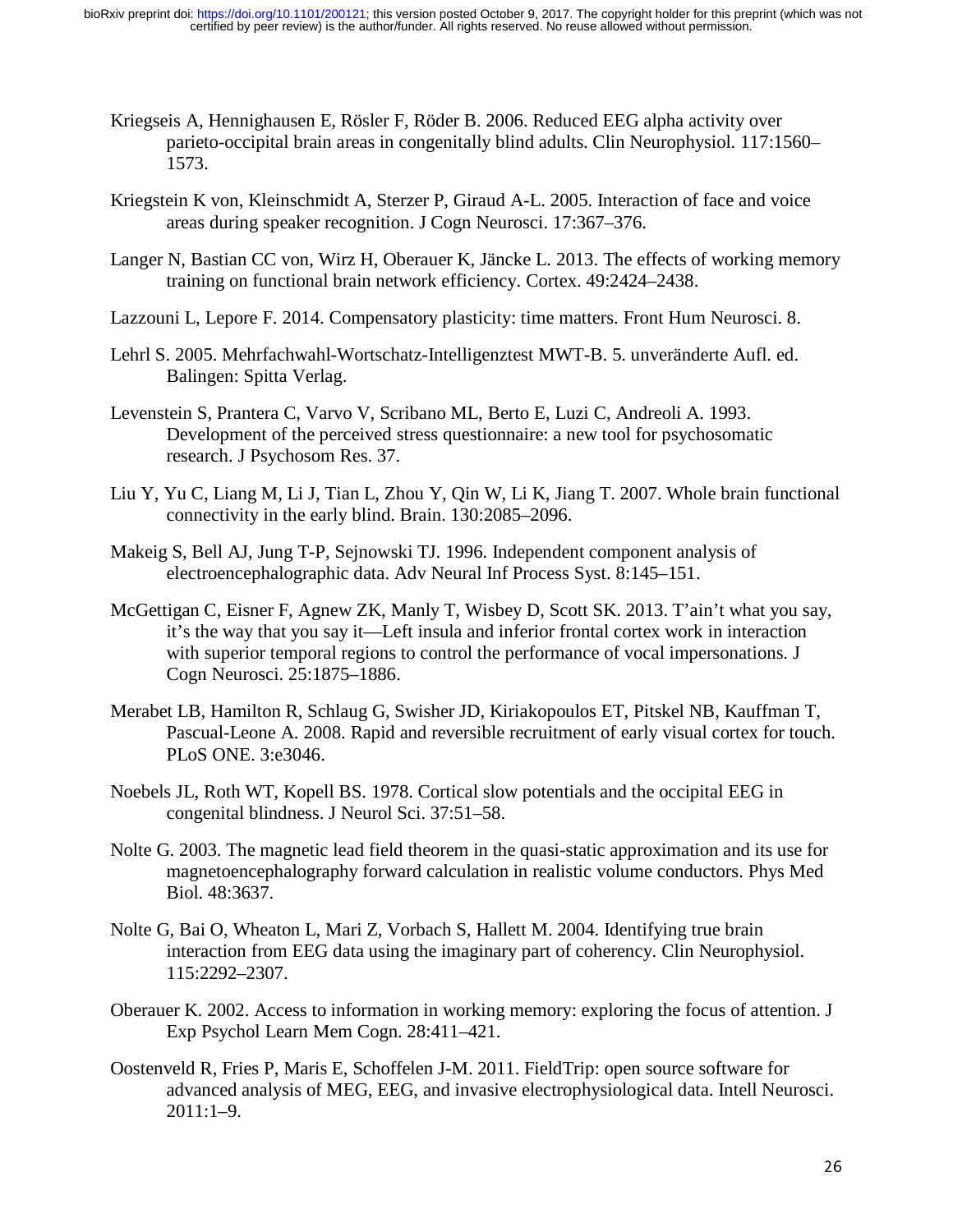- Owen AM, McMillan KM, Laird AR, Bullmore E. 2005. N-back working memory paradigm: a meta-analysis of normative functional neuroimaging studies. Hum Brain Mapp. 25:46–59.
- Park H-J, Chun J-W, Park B, Park H, Kim JI, Lee JD, Kim J-J. 2011. Activation of the occipital cortex and deactivation of the default mode network during working memory in the early blind. J Int Neuropsychol Soc. 17:407–422.
- Pascual-Leone A, Amedi A, Fregni F, Merabet LB. 2005. The plastic human brain cortex. Annu Rev Neurosci. 28:377–401.
- Pascual-Leone A, Hamilton R. 2001. Chapter 27 The metamodal organization of the brain. In: C. Casanova MP, editor. Progress in Brain Research. Elsevier. p. 427–445.
- Pascual-Marqui RD. 2007. Instantaneous and lagged measurements of linear and nonlinear dependence between groups of multivariate time series: frequency decomposition. arXiv. preprint.
- Pasqualotto A, Proulx MJ. 2012. The role of visual experience for the neural basis of spatial cognition. Neurosci Biobehav Rev. 36:1179–1187.
- Pavani F, Röder B. 2012. Crossmodal plasticity as a consequence of sensory loss: insights from blindness and deafness. In: The new handbook of multisensory processes. Cambridge, MA: MIT Press.
- Pesaran B, Pezaris JS, Sahani M, Mitra PP, Andersen RA. 2002. Temporal structure in neuronal activity during working memory in macaque parietal cortex. Nat Neurosci. 5:805–811.
- Pietrini P, Furey ML, Ricciardi E, Gobbini MI, Wu W-HC, Cohen L, Guazzelli M, Haxby JV. 2004. Beyond sensory images: Object-based representation in the human ventral pathway. Proc Natl Acad Sci U S A. 101:5658–5663.
- Plakke B, Hwang J, Romanski LM. 2015. Inactivation of primate prefrontal cortex impairs auditory and audiovisual working memory. J Neurosci. 35:9666–9675.
- Plakke B, Romanski LM. 2014. Auditory connections and functions of prefrontal cortex. Audit Cogn Neurosci. 8:199.
- Ptito M, Matteau I, Zhi Wang A, Paulson OB, Siebner HR, Kupers R. 2012. Crossmodal recruitment of the ventral visual stream in congenital blindness. Neural Plast. 2012:e304045.
- Ptito M, Schneider FCG, Paulson OB, Kupers R. 2008. Alterations of the visual pathways in congenital blindness. Exp Brain Res. 187:41–49.
- Renier L, De Volder AG, Rauschecker JP. 2014. Cortical plasticity and preserved function in early blindness. Multisensory Integr Sens Substit Vis Rehabil. 41:53–63.
- Ricciardi E, Pietrini P. 2011. New light from the dark: what blindness can teach us about brain function. Curr Opin Neurol. 24:357–363.
- Röder PDB. 2012. Funktionsanpassung im visuellen System nach peripherer Schädigung. In: Karnath PDDH-O,, Thier PDP, editors. Kognitive Neurowissenschaften. Springer-